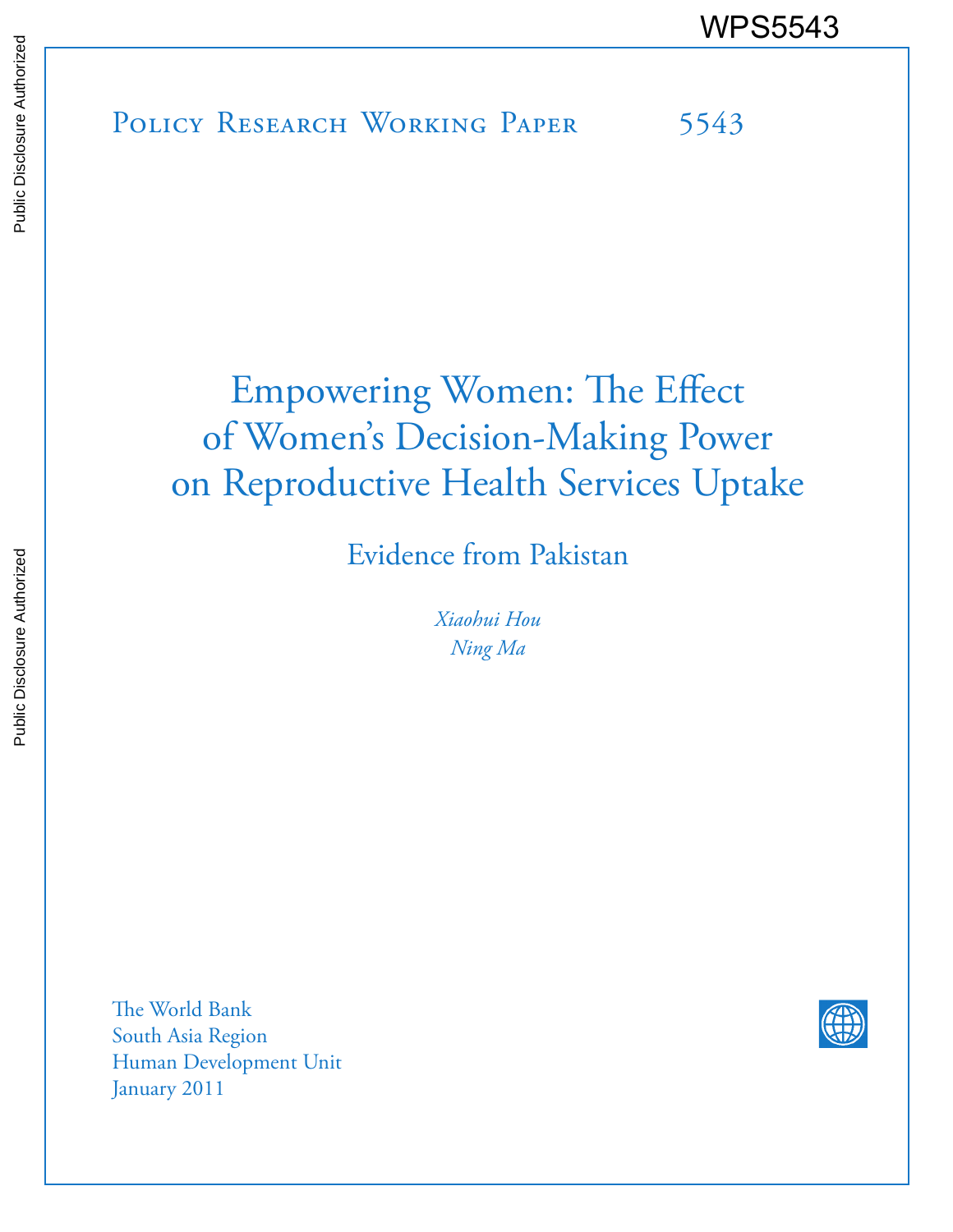#### POLICY RESEARCH WORKING PAPER 5543

# **Abstract**

A large body of research has attempted to explore the links between women's autonomy and their uptake of reproductive health services in the South Asia region, but the evidence so far is inconclusive. This study uses the Pakistan Social and Living Standards Measurement Survey to examine the influence of household decision making on women's uptake of reproductive health services. The analysis finds that women's decisionmaking power has a significant positive correlation with reproductive health services uptake and that influential males' decision-making power has the opposite effect, after controlling for socio-economic indicators and supply-side conditions. The findings suggest that empowering women and increasing their ability to make decisions may increase their uptake of reproductive health services. They also suggest that policies directed toward improving women's utilization of maternity services must target men as well as women in Pakistan.

This paper is a product of the Human Development Unit, South Asia Region. It is part of a larger effort by the World Bank to provide open access to its research and make a contribution to development policy discussions around the world. Policy Research Working Papers are also posted on the Web at http://econ.worldbank.org. The author may be contacted at xhou@worldbank.org.

*The Policy Research Working Paper Series disseminates the findings of work in progress to encourage the exchange of ideas about development*  issues. An objective of the series is to get the findings out quickly, even if the presentations are less than fully polished. The papers carry the *names of the authors and should be cited accordingly. The findings, interpretations, and conclusions expressed in this paper are entirely those of the authors. They do not necessarily represent the views of the International Bank for Reconstruction and Development/World Bank and its affiliated organizations, or those of the Executive Directors of the World Bank or the governments they represent.*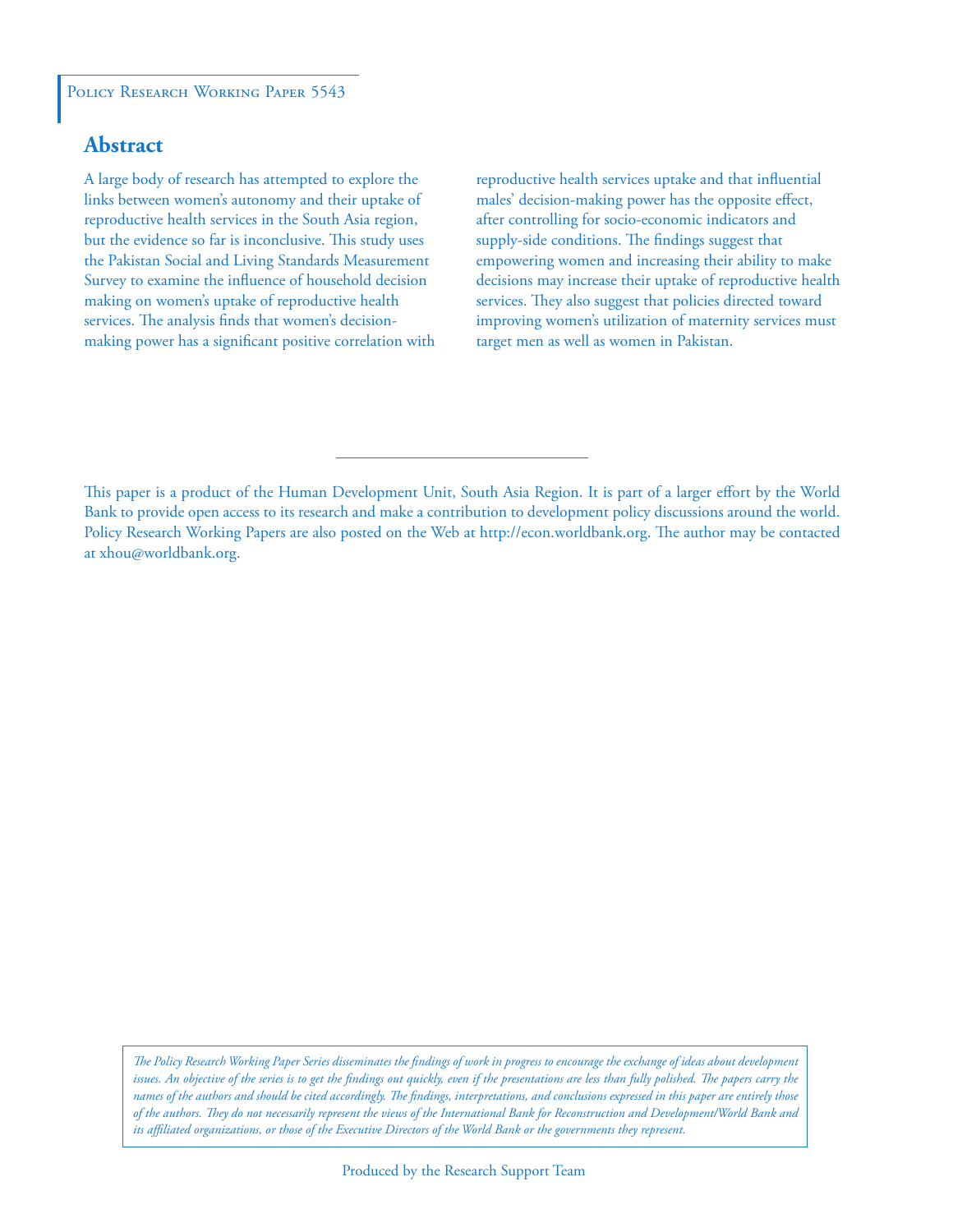## **Empowering Women: The Effect of Women's Decision-Making Power on Reproductive Health Services Uptake**

**Evidence from Pakistan** 

Xiaohui Hou, Ph.D., MHPA Economist The World Bank Group 1818 H. St., NW Washington, DC 20433 Phone: 202-473-7773 Email: xhou@worldbank.org

Ning Ma, M.S., Ph.D candidate Department of Economics Johns Hopkins University 3400 N. Charles St. Baltimore, MD 21218, USA Email: nma@jhu.edu

Keywords: Women's decision making power, reproductive health, Pakistan, Women Empowerment

<sup>&</sup>lt;sup>1</sup> This paper has greatly benefited from discussions with Andrea Vermehren, Cem Mete, Iftikhar Malik, Julie McLaughlin, Maitreyi Das, Mansoora Rashid, participants of the seminar at the South Asia Human Development Knowledge Exchange Group, and participants of the American Society of Health Economist 3<sup>rd</sup> biennial conference at the Cornell University. The author also would like thank other Pakistan human development team members for their support in the overall context of human development work in Pakistan. As usual, the findings, interpretations, and conclusions expressed in this paper are entirely those of the authors and should not be attributed in any manner to the World Bank, to its affiliated organizations, or to members of its Board of Executive Directors or the countries they represent.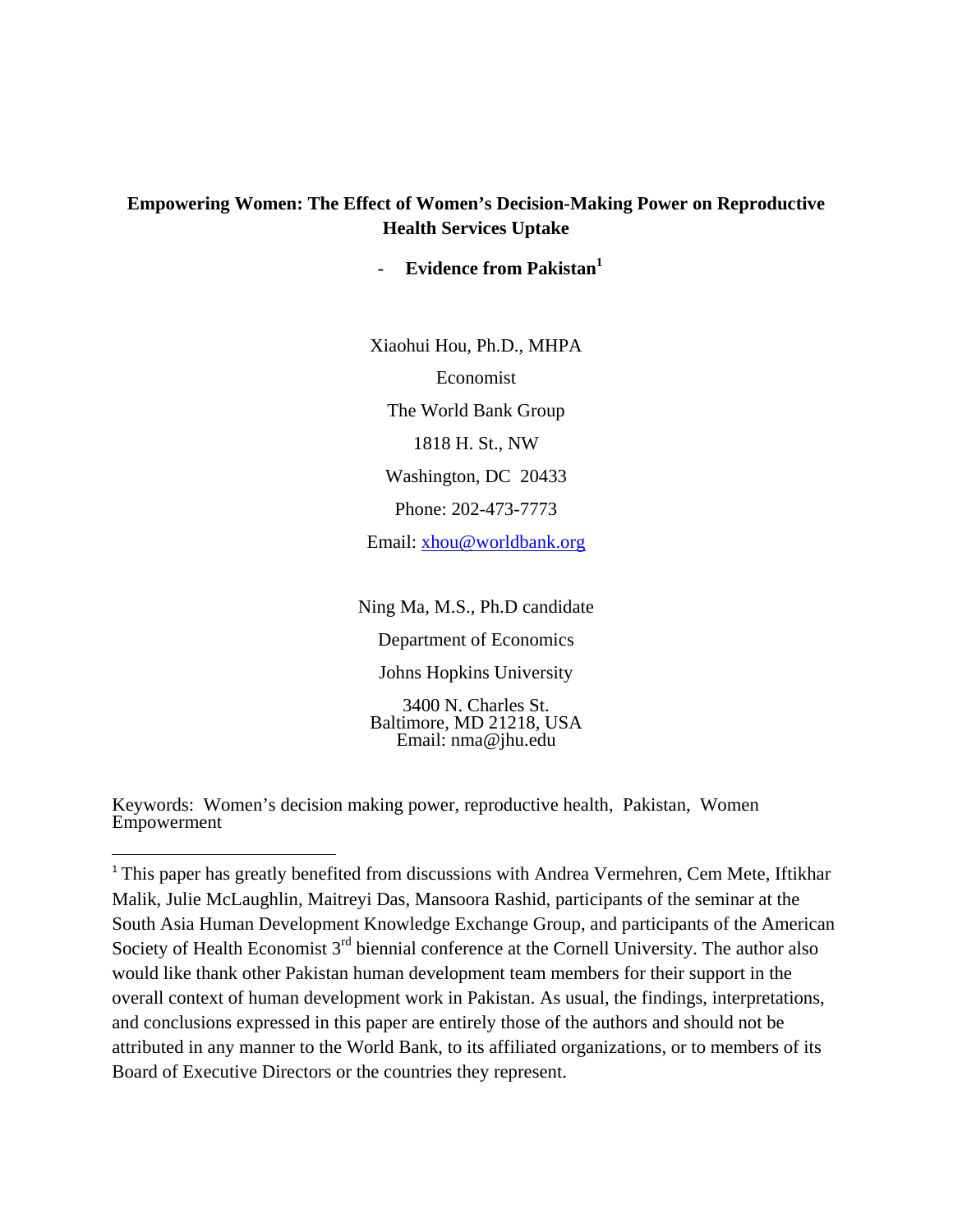### **1. Introduction**

A large body of research has attempted to explore the links between women's autonomy and their use of reproductive health services in South Asia, but the evidence is inconclusive. Despite the consistent finding that broad socio-demographic characteristics such as education and economic status have a significant impact on reproductive health services uptake, the relationship between women's decision-making power and their use of reproductive health services is unclear. For example, in India there appears to be no relationship between women's freedom of movement and decision-making power and their use of reproductive health services (Bhatia and Cleland 1995; Bloom, Wypij, et al. 2001). Similarly in Nepal, Matsumura and Gubhaju ( 2001) report that decision-making power has a mixed impact on maternal health services utilization. Survey data from Pakistan also show a weak or no relationship between women's reproductive health services uptake and measures of their autonomy (Sathar and Kazi 1997; Fikree, Khan, et al. 2001; Mumtaz and Salway 2005).

In addition to data source and methodology issues, some inconsistencies in the research findings may be due to lack of consistent measures of "autonomy" (Kabeer 1999), which in some South Asian countries is measured as women's "mobility". Thus, more recent literature urges the need to rethink the concept of women's autonomy as the framework for understanding gender and reproductive health in South Asia and elsewhere (Mumtaz and Salway 2009). Although women are typically the primary points of contact for reproductive health programs, often the decisions that lead them to seek services are outside their own control and may occur in the context of families or households (Becker 1996; Beegle, Frankenberg et al. 2001).

This paper contributes to the literature by applying several constructed indices composed of eight women's decision-making indicators to assess the relationship between women's decision making and their reproductive health services uptake. This paper also considers the influence of male household members (household heads or husbands) on decision making and women's uptake of reproductive health services (Mullany, Becker, et al. 2007; Mumtaz and Salway 2009).

Unlike some earlier findings on Pakistan, this study finds that women's decision-making power has a significant positive correlation with reproductive health services uptake and that influential males' decision-making power has the opposite effect, after controlling for socio-economic indicators and supply-side conditions. This study then suggests that empowering women and increasing their decision making in different dimensions may increase their uptake of reproductive health services. Such intervention is highly possible now in Pakistan given that the government is implementing a national cash transfer program to eligible women (the Benazir Income Support Program). In addition, interventions to increase women's reproductive health services uptake should extend to influential males in the household.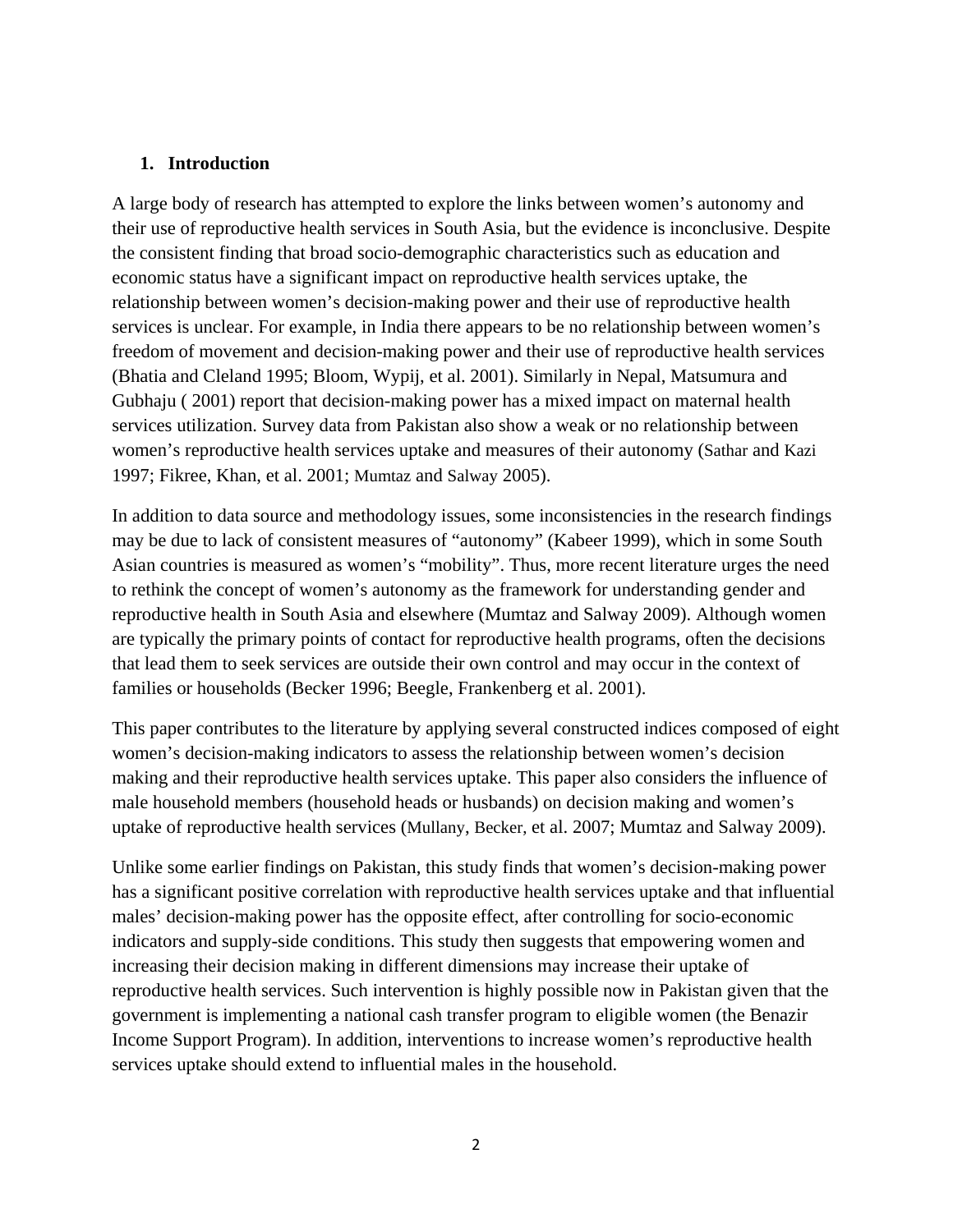The rest of this paper is structured as follows. Section 2 describes the background of reproductive health service uptake and women's decision making in Pakistan. Section 3 describes the research method, and section 4 presents the results. Section 5 concludes and discusses policy implications.

# **2. Reproductive Health and Women's Decision Making in Pakistan**

# 2.1. Reproductive health in Pakistan

Although much effort has been put into increasing reproductive health in Pakistan, the uptake of services is far from optimal, even in settings where services are more accessible. The infant and maternal mortality rates in Pakistan are still very high (Rizvi and Nishtar 2008). Several factors are thought to contribute to the high level of maternal mortality in Pakistan. Women in Pakistan marry at a relatively young age, and they tend to have their first child very soon after marriage. Low contraceptive use also contributes to high rates of induced abortion (Rana 1992). A shortage of skilled health professionals, particularly female skilled health professionals (Ashraf 1996) and low rates of tetanus toxoid (TT) vaccination also contribute to the high maternal mortality rate in Pakistan (Rizvi and Nishtar 2008).

In an effort to reduce maternal mortality and improve women's reproductive health generally, the Ministry of Health in Pakistan has proposed strategies to improve reproductive health, such as provision of reproductive health services to pregnant women, to increase the number of nurses, to create women-friendly hospitals, and to provide nutritional supplements to pregnant women. Policies have also been proposed to improve human resources strategies such as recruiting and training Lady Health Workers (LHWs) and improving the working conditions of doctors, nurses, paramedics, and other health workers (Hoope-Bender, Liljestrand et al. 2006; Fauveau, Sherratt et al. 2008). However, despite such efforts at the policy level, implementation has been slow, and prenatal and postnatal utilization have remained relatively constant over the years, particularly among the poor. Figure 1, which depicts the relationship between reproductive health services uptake and per capita expenditure<sup>2</sup>, shows that the poor use many fewer reproductive health services than the rich, particularly for prenatal and postnatal services and institutional delivery services.

# 2.2. Women's decision making

The literature reveals that male dominance and prevailing traditional Islamic and cultural restrictions on women are major factors affecting women's decision-making power in Pakistan. These factors can be divided into two broad categories. The first category, male dominance, includes legal restrictions and inequalities interpreted from the Quran (the holy book of Muslims), Hadith (the sayings of Prophet Muhammad), Sunnah (the acts of Prophet Muhammad), and traditional Shariah laws (laws based on the Quran, Hadith, and Sunnah derived by Muslim jurists). These laws affect inheritance, marriage, divorce, child custody, and women's ability to

<sup>&</sup>lt;sup>2</sup> Per capita consumption is measured by per adult equivalence consumption.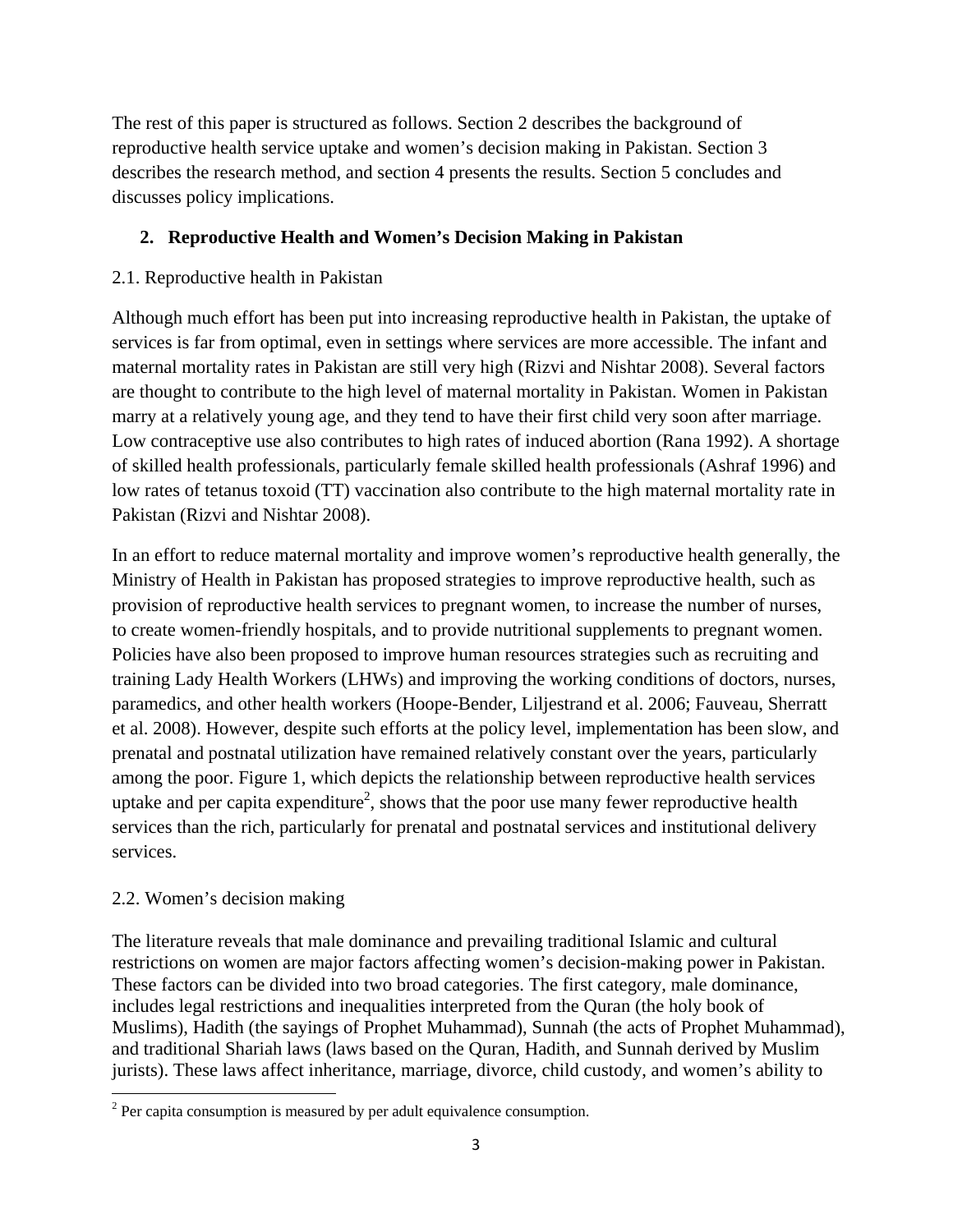serve as legal witnesses (Hakim and Aziz, 1998). The second category is associated with the enforcement of *purdah* (the seclusion and hiding of women from men) or the seclusion of women (Amin 1995). All of these restrictions curtail women's decision making about factors that affect their lives: education, employment, and other economic and social activities, as well as medical services.

Efforts to increase women's social status in Pakistan have achieved some success, particularly efforts to provide education for girls (Hou 2010). Most recently, the Benazir Income Support Program (BISP) was established to provide cash transfers to the female heads of the poor families. This program provides Rs. 1,000 (\$12) per month to eligible families, and cash is delivered to the doorstep to ensure that women receive it. The main objective of making women the beneficiaries is to empower them.

## **3. Methods**

## 3.1. Data

The data for this study come from the Pakistan Social and Living Standards Measurement Survey (PSLM) 2005-06, which is a large household survey of more than 15,000 households on a range of social sector issues, including education, health, immunization, pre/postnatal care, family planning, and household consumption. More specifically, a maternal history was recorded for all women between 15 and 49 years old. Details about maternity health care utilization were collected for women who had delivered a child within three years of the date of interview. After excluding cases with missing values, a total sample of 5,061 women (from 4,515 households) is included in this study.

# 3.2. Dependent variables

Four dependent variables are used for this study: prenatal care, institutional birth, skilled birth attendance, and postnatal care. They are all treated as dichotomous variables indicating the use or non-use of the service. Institutional birth is defined as 1 if birth takes place in a government or private hospital or clinic, and 0 otherwise; skilled birth attendance is defined as 1 if the pregnant woman receives assistance from a midwife, trained Dai, doctor, LHW, nurse, or other health professional, and defined as 0 if assistance is received from a family member, relatives, or neighbors.

## 3.3. Construction of indices of women's decision-making power

There are eight questions in the PSLM regarding household decision making about education, employment, birth control methods, having more children, and household food, clothing, medical treatment, and recreation expenditures. The answers to these questions can be broadly categorized as "woman decides alone," "household head or husband decides alone," "household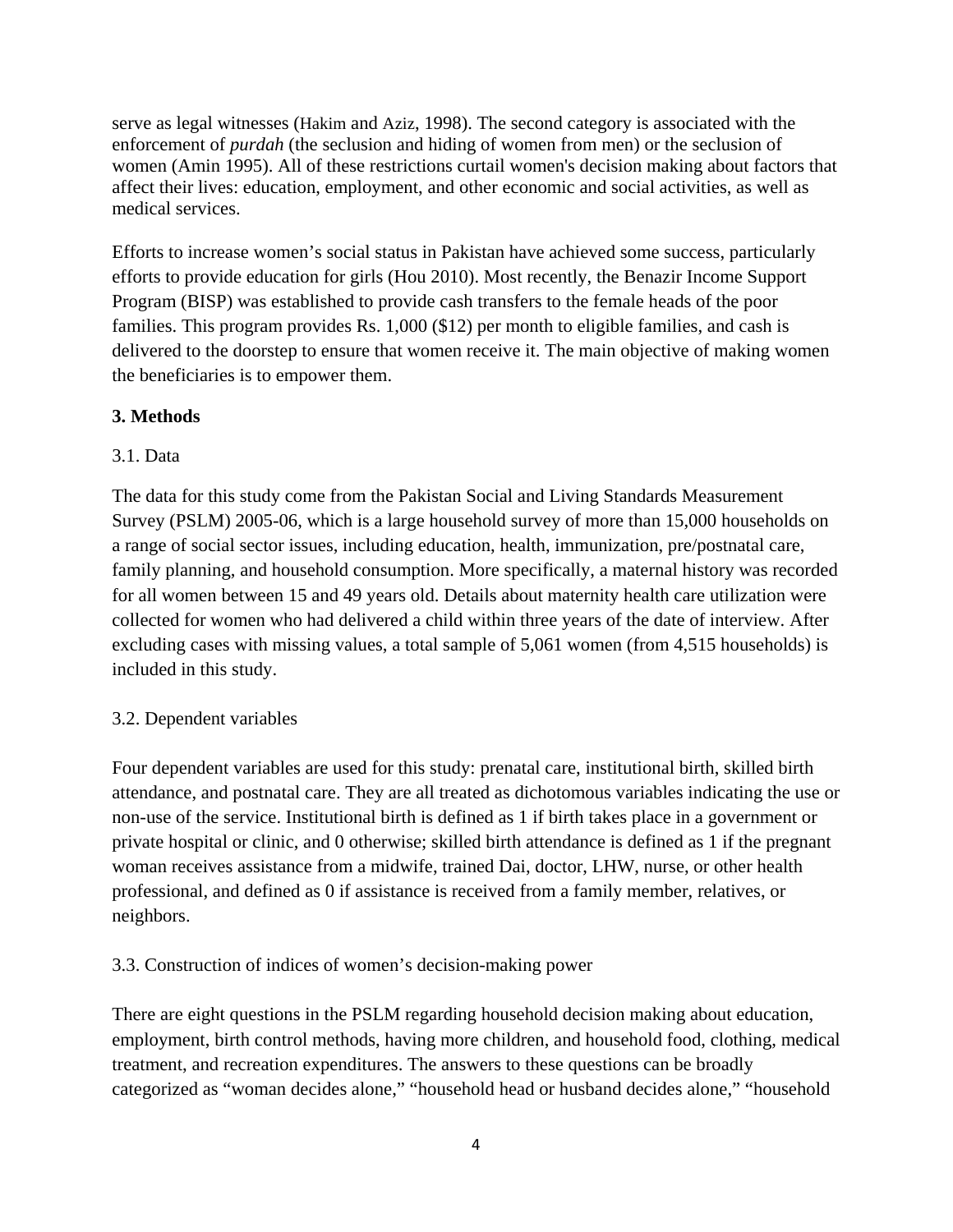head or husband and woman jointly decide," and "other family members decide,"<sup>3</sup> A woman is considered to have the decision-making power on a particular issue if she jointly or by herself makes the decision (equal to 1), since on at least some issues, such as birth control or number of children, women do not have to have the sole decision-making power. However, we have also done the calculations by assigning "jointly making the decision" a weight of 0.5 or 0, and the results are very similar and available upon request. On the contrary, in the case of the decisionmaking power of influential male household members (husbands or household heads), only decisions made by the man alone are assigned 1, to indicate males' dominance in decision making on those issues. Table 1 presents the descriptive results.

For decisions on education, 57.6% were made by the household's influential males, while only 12.9% were made at least partially by women themselves. Similar results are found for decisions on women's employment. Women have greater decision-making power about the use of birth control and having more children (71% and 76% respectively); however, about 16% of decisions in both cases are made solely by men. Women make more decisions on clothing expenditures, followed by food, medical, and recreation expenditures. On average, influential male household members have greater decision-making power than women on these aspects of consumption.

Two pairs of indices are constructed to serve as proxies for the decision-making power of women and influential male household members. The first pair is a composite score, constructed with eight raw indicators for women and influential males separately, reflecting the degree of their autonomy. The scale for both scores ranges from 0 to 8, and the summary statistics are appended to the bottom of Table 1. On average, women's decision-making power is at 2.88, whereas influential male household members' decision-making power is at 3.03.

The second pair is obtained from the factor analysis. Different from the single indices, factor analysis generates a smaller set of factors to explain a larger number of observed variables. These factors are identified though their accountability of the observed variables' variance, and are allowed to be multifaceted covering different aspects of household decision making (Clarke 1970; Lawley and Maxwell 1971; Harman 1976). In this study, four factors for the eight indicators are identified from an orthogonal rotation of factor analysis using the Maximum Likelihood method. The factor loading matrices are shown in Appendix Table 1. The first factor that accounts for the most variance in the observed eight indicators is a general family planning factor, since it loads most heavily on birth control and having more children; the second and fourth factors load most heavily on consumption expenditures, with the first emphasizing food and clothing expenditures and the second emphasizing medical and recreation expenditures. Finally, the third factor loads most heavily on personal development, with significant coefficients

<sup>&</sup>lt;sup>3</sup> In the questionnaire, household head was used in the questions regarding women's education and employment, as well as consumption decision; husband was used in birth control and more children decisions. About 58% of household heads are women's husbands.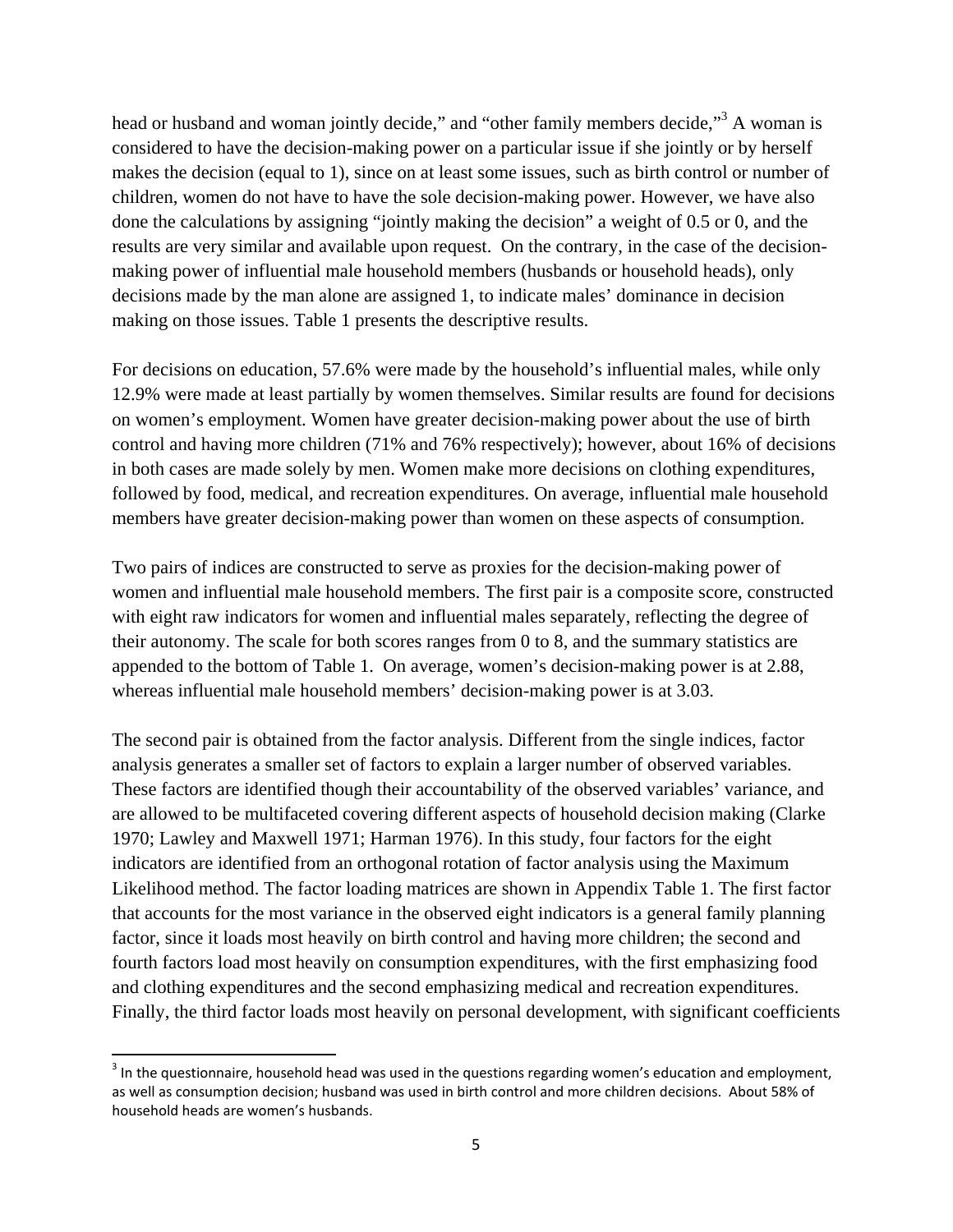for education and employment indicators. These results imply that the eight observed indices could be largely reduced to four factors related to decision making: expenditures on food and clothing, expenditures on medical services and recreation; on family planning; and on personal development.

#### 3.4. Other control variables

Other control variables are selected based on frameworks used in the literature (McCarthy and Maine 1992; Fan and Habibov 2009), including women's age, women's age in the last pregnancy, education, employment status in the month before the interview, and dummies for first-time pregnancy and experience with the death of at least one child. Women's age at the interview is used in the regression of women's decision-making power; women's age in the last pregnancy is used in the regression of women's reproductive health services uptake in the last pregnancy. Women's employment status is included because working women are found to be less likely to use reproductive health services due to the competing demand of work (Matsumura and Gubhaju 2001). However, we should be mindful that employment status here refers to the month before the interview rather than during pregnancy. The dummies for first-time pregnancy and experience of death of at least one child are controlled because women carrying their first child or who have an earlier experience with the death of a child may be more cautious and tend to use (more) reproductive health services.

In addition, the regression controls for the gender of household head, age at the interview, education, employment status, household size, per adult equivalent expenditure as a measure of welfare, and rural/urban indicators. In order to capture the supply side of maternity services, we also computed the average utilization rate of prenatal services at the district level. This is in theory an endogenous variable, because the woman examined also contributes to the average of prenatal service utilization at the district level. However, districts are large administrative tiers in Pakistan, and the average number of examined women in each district in the dataset is 120. Thus, whether the woman examined was included in the average calculation or not makes little difference. Provincial fixed effect is also controlled. Table 2 reports summary statistics for these control variables.

#### **4. Results**

#### 4.1. Descriptive analysis

The summary statistics show that reproductive health services uptake rate is very low in Pakistan (Table 2). The averages of prenatal care and postnatal care utilization are very low, 50.3% and 21.4% respectively. Though the skilled birth attendance rate is 79.7%, only 31.2% of births take place in institutions. The reproductive health services uptake rate is correlated with welfare status, as measured by the monthly consumption per adult equivalent (Figure 1). The poor use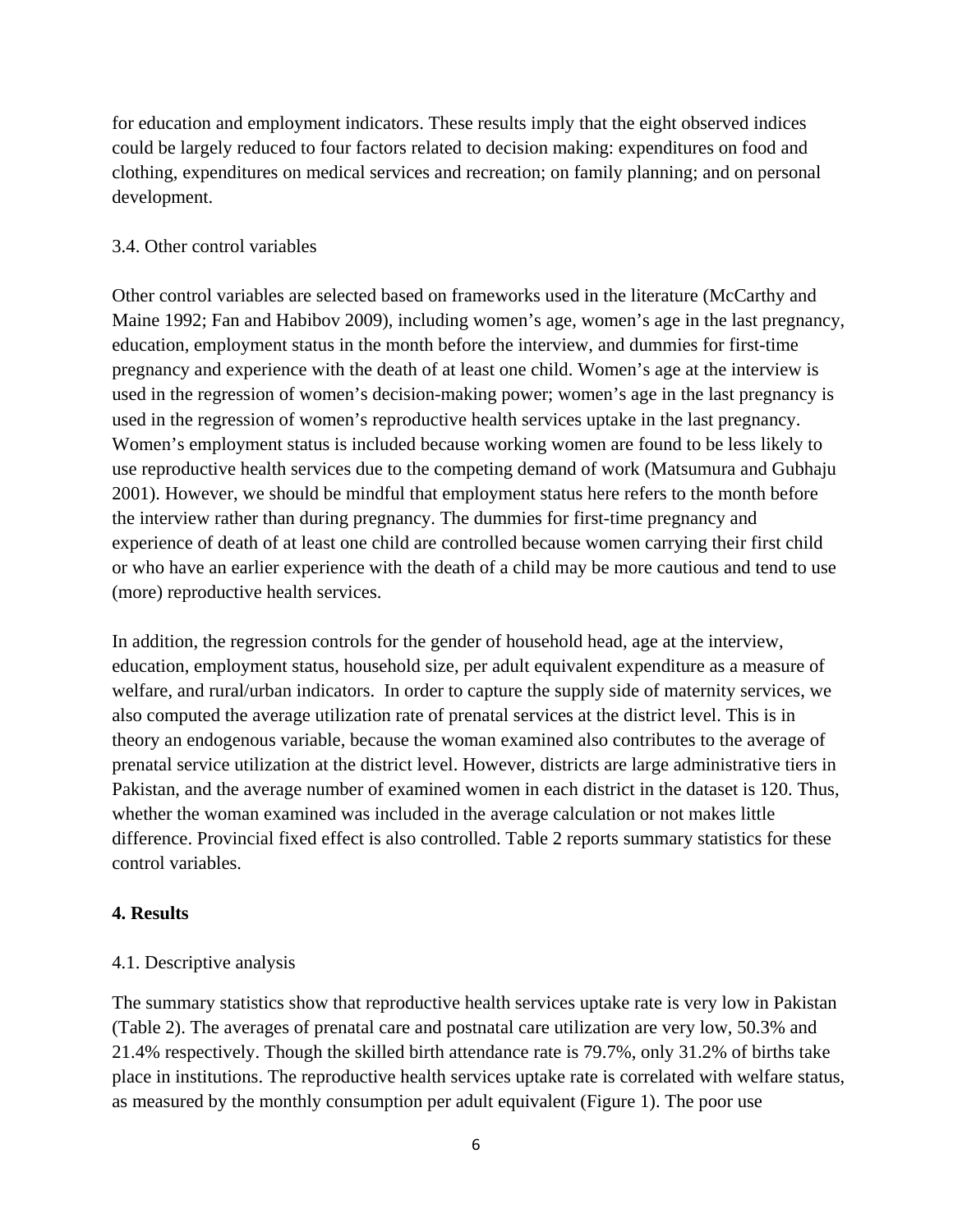significantly fewer reproductive health services than the rich, particularly prenatal and postnatal services and institutional delivery. Women's decision-making power is also positively associated with welfare status (Figure 2). Women in poor households have less decision-making power than in non-poor households, and the relationship between women's decision-making power and household welfare status is pretty linear.

## 4.2. Regression analysis

Estimation results investigating the determinants of decision-making powers and reproductive health services uptake are reported for women and influential male household members separately. Tables 3 and 4 report coefficients for women's decision-making power when the composite score and factor analysis scores are used, respectively. Similarly, Table 5 reports results for influential males' decision-making power when the composite score is used in the regression. The findings using influential males' decision-making power measured by factor analysis scores are very similar; the results are available upon request. All standard errors presented in Tables 3 to 5 are intra-household adjusted.

#### Women's decision-making power

Column 1 in Table 3 presents the coefficient estimates from the OLS model fitted on the composite score for women's decision-making power. As expected, women who are older, have more education, and employed have greater decision-making power in their households. In addition, women living in more affluent households, female-headed households, or in urban areas have greater decision-making power.

Columns 2 to 5 present the relationship between the four outcome indicators of reproductive services utilization and women's decision-making power measured by the composite score. Logit models are used and the odds ratios are presented. Women's decision-making power has a strong and positive association with prenatal care utilization, skilled birth attendance, and postnatal care; however, the association with institutional delivery is not significant. These results imply that even if women had greater decision-making power, institutional delivery might not increase, probably for reasons related to both financial and physical access. In addition, the quality of institutional delivery might not meet women's expectations.

Consistent with findings from other studies, women's education and economic status both contribute to higher reproductive health services utilization. The literature has suggested that education can improve maternity services utilization by increasing women's awareness, empowering them to take decisions on their own health risks and increasing their ability to communicate with health professionals (Chakrabarti and Chaudhuri 2007). Supply-side factors matter significantly: with a 1% increase in the district level prenatal utilization rate, women are 22.2% more likely to use prenatal services, and 4.1% times more likely to have an institutional delivery. However, even with an explicit control for the district level prenatal utilization rate, the significant negative rural impact persists. The implication is that the rural impact has more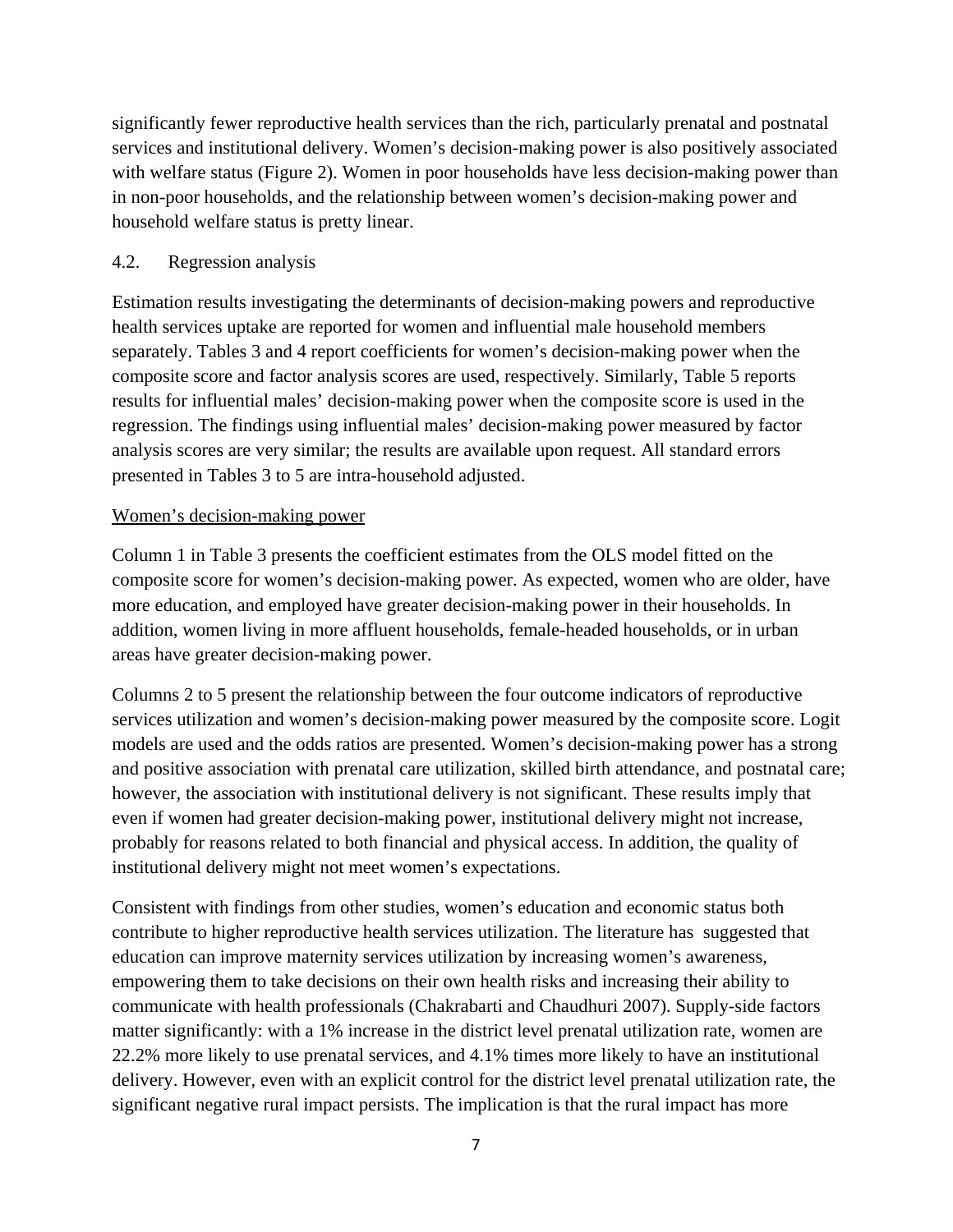influence on utilization than the limited facility supply and that other factors might be more important as well, such as social and cultural customs that forbid women from consulting with reproductive health professionals.

We also find a significant association between first-time pregnancy and reproductive health services utilization. First-time pregnancy increases the likelihood that women will seek various reproductive health services by 1.5 to 2.1 times. It suggests that women who have previously given birth rely more on experience than on professional care; also, it is likely that such women have fewer resources in the form of time and money to seek formal health care (Chakrabarti and Chaudhuri 2007). The age of the woman at the time of delivery is only marginally and negatively correlated with skilled birth attendance. As women become older, their demand for health services may have declined as their experience and opportunity costs increased. Finally, pregnant women who have experienced a child's death are not significantly more likely to use any of the reproductive health services, except a skilled health professional at the birth.

 Table 4 deconstructs the pattern of decision-making power impact on reproductive health services utilization. It first fits the OLS model for the four factors in columns 1–4 and then report odds ratios for reproductive health services utilization in columns 5–8. Women's decisionmaking power in the general sphere of family planning and personal development is more likely to be associated with reproductive health services uptake.

## Decision-making by influential male household members

Although the literature on the relationship between reproductive health services uptake and decision-making power has been focused on women, we also investigate how influential male household members may influence or determine women's reproductive health service uptake. The same analysis in Table 3 is executed with measures of influential males' decision-making power (composite score index), and the results are reported in Table 5.

Influential males' decision-making power, measured by the composite score, is negatively and significantly correlated with all reproductive health services uptake, except institutional birth. This finding implies that males play a critical role in determining women's reproductive health services uptake in Pakistan. Thus the policy directed toward improving the reproductive health services uptake and achieving the Millennium Development Goals (MDGs) on maternal health in Pakistan should not target only women. It should attempt to bring similar awareness and incentives to the influential male household members, who could be household heads or husbands.

## **5. Conclusions and Policy Implications**

This paper examines the determinants of women's reproductive health services uptake, particularly the association between women's decision-making power, household heads' decision-making power, and women's use of reproductive health services. There are two main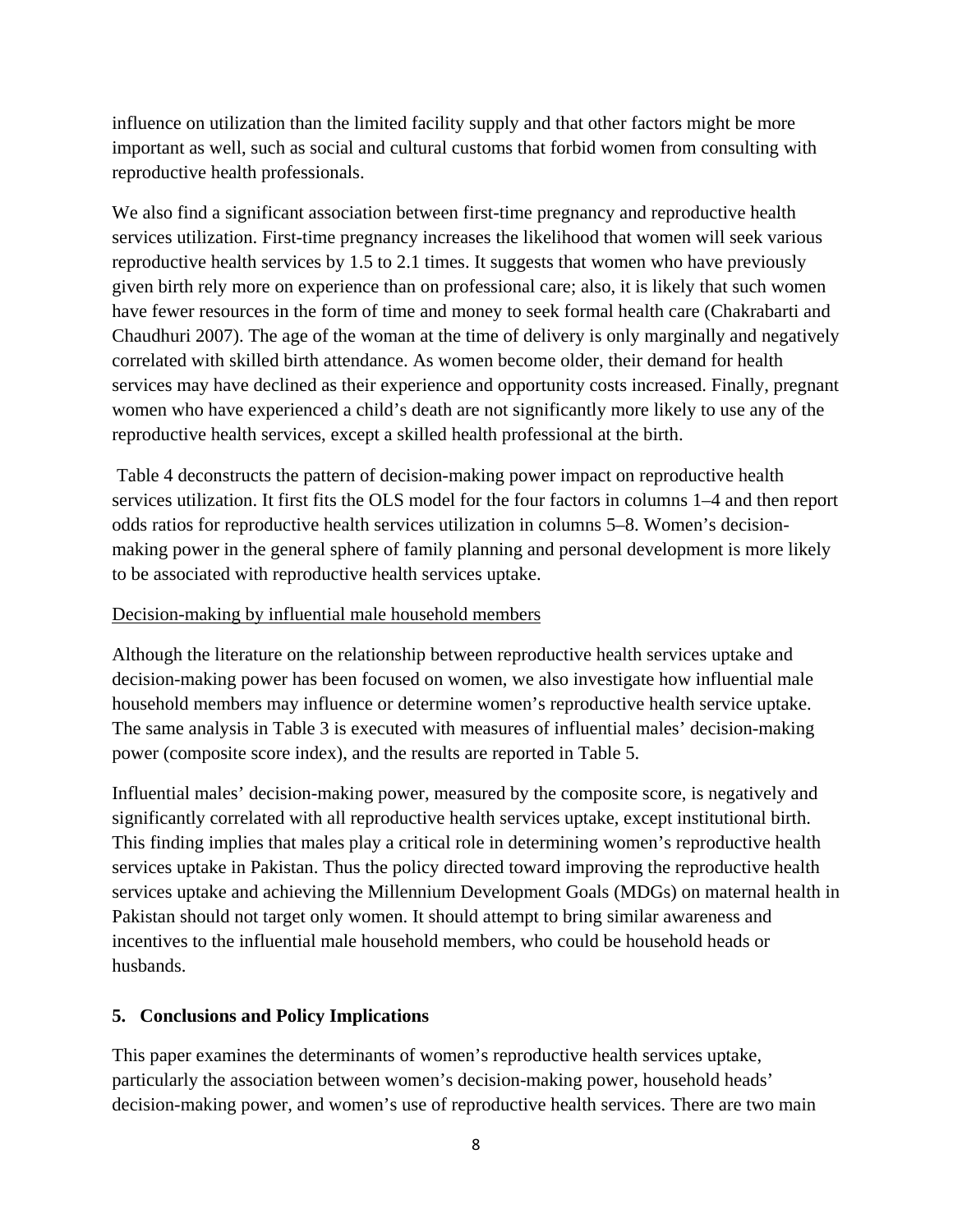findings. First, though women's decision-making power is positively and significantly associated with prenatal and postnatal services and skilled birth attendance, the association with institutional birth is insignificant. Second, we find that influential males in the household significantly influence women's reproductive health services utilization in Pakistan. In households where the males exert decision-making power, women tend to use fewer reproductive health services. This implies that their perception of the importance of reproductive health services uptake is quite low. The results are robust and consistent across different indices developed to measure the decision-making power of women and influential male household members.

The strong association between women's decision-making power and utilization of prenatal and postnatal services and the services of a skilled birth attendant suggests that interventions designed to empower women may increase their utilization of these services. Pakistan has initiated a national cash transfer program — the Benazir Income Support Program — which gives the female heads of the eligible families PK Rs. 1,000 (\$12) per month. Experiences from cash transfer and conditional cash transfer programs elsewhere have shown that transferring cash to women in households can increase their decision-making power (Schultz 1990; Thomas 1990; Gitter and Barham 2008). If this is also the case in Pakistan, one impact should be greater utilization of reproductive health services.

However, the insignificant association between women's decision-making power and institutional deliveries implies that there are other factors that also affect services uptake. One of those is access, both financial and physical. Although in theory all Pakistan residents have access to public hospitals for free, in practice, patients must usually make an under-the-table payment to someone to get access. The quality of most public hospitals is also well below international norms, even among developing countries.

Another factor is the shortage of female professionals, particularly in rural areas (Mumtaz, Salway, et al. 2003). Thus, strengthening the public service delivery and training and deployment of professional midwives or Lady Health Workers as primary birth attendants are critical interventions. In addition, incentives should be provided to these professionals working in the rural areas, particularly remote rural areas, as other findings suggest that reproductive health services uptake is much lower in underserved areas (Sultan, Cleland, et al. 2002). However, this is more easily said than done in a country that faces so many challenges. More innovative approaches such as contracting or outsourcing to NGOs and the private sector with public monies might be one possible approach to increasing use of reproductive health services (Loevinsohn and Sayed 2008; Loevinsohn, Haq, et al. 2009).

The findings also suggest that policies directed toward improving women's utilization of maternity services must target influential male household members, whose understanding of the importance of maternity services is crucial to increase the effectiveness of health services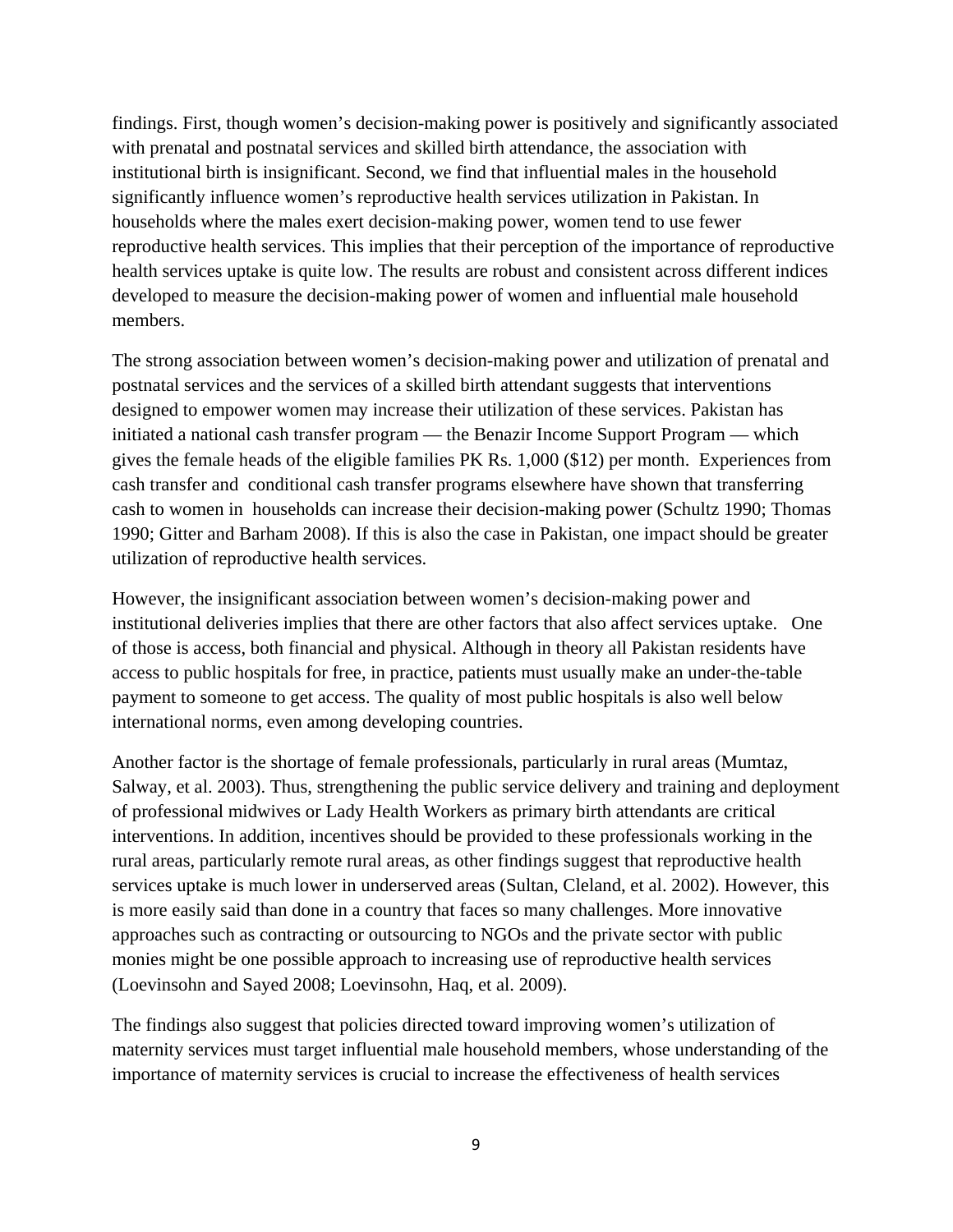interventions. This is particularly the case in Pakistan, where in most areas women need the permission of a husband or another male to pursue activities outside of their homes.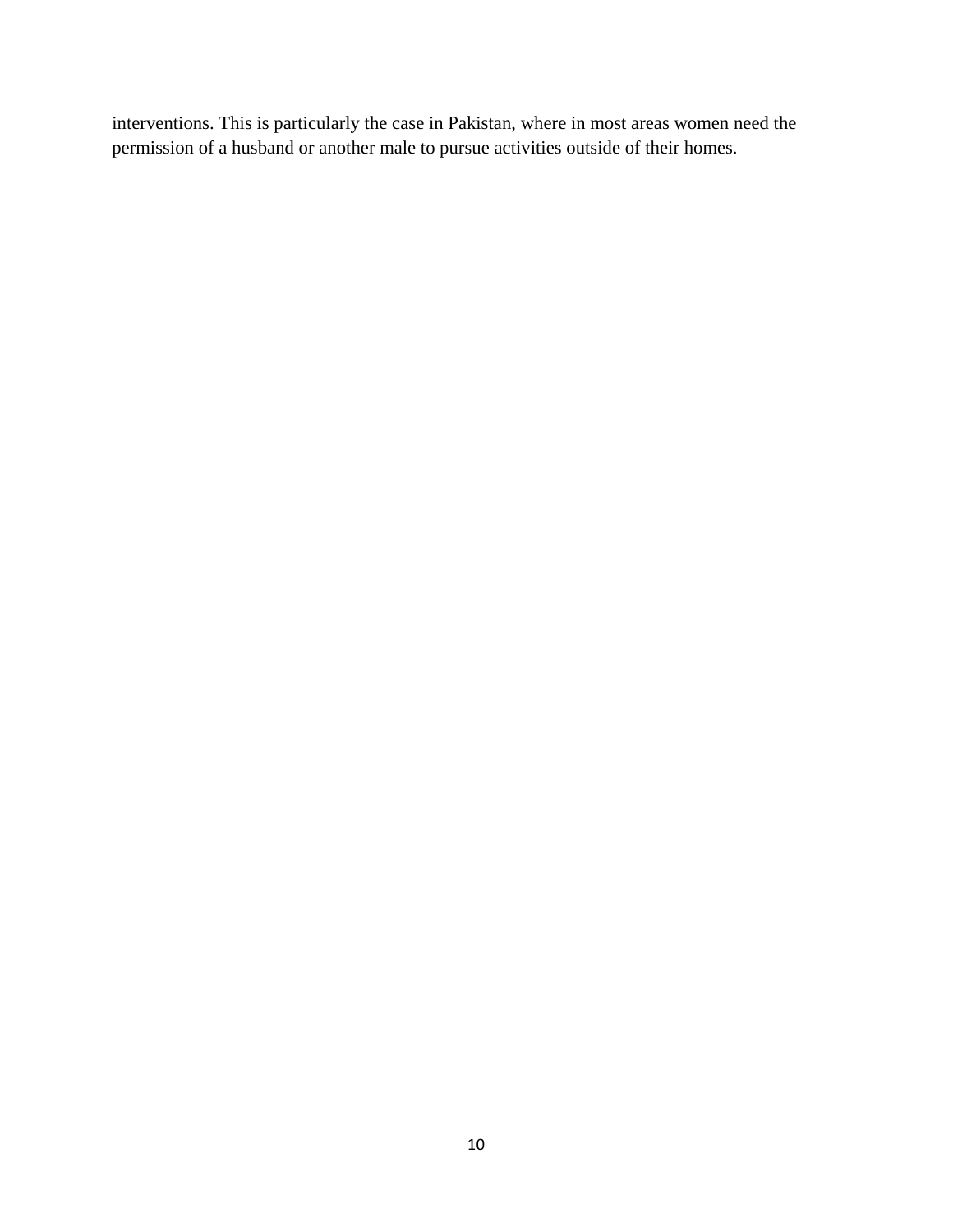#### REFERENCES

- Amin, S. (1995). "The poverty-purdah trap in rural Bangladesh: implications for women's roles in the family." Population Council Research Division. Working Paper: No. 75. Population Council Research Division. New York
- Ashraf, T. (1996). "Maternal mortality: a four year review." Journal of the College of Physicians and Surgeons of Pakistan **6**(3): 159-161.
- Becker, S. (1996). "Couples and reproductive health: a review of couple studies." Studies in Family Planning **27**(6): 291-306.
- Beegle, K., E. Frankenberg, et al. (2001). "Bargaining power within couples and use of prenatal and delivery care in Indonesia." Studies in Family Planning **32**(2): 130-146.
- Bhatia, J. C., and J. Cleland (1995). "Determinants of maternal care in a region of South India." Health Transition Review **5**(2): 127-142.
- Bloom, S., D. Wypij, et al. (2001). "Dimensions of women's autonomy and the influence on maternal health care utilization in a North Indian city." Demography **38**(1): 67-78.
- Chakrabarti, A., and K. Chaudhuri (2007). "Antenatal and Maternal Health Care Utilization: Evidence from Northeastern States of India." Applied Economics **39**(4-6): 683-695.
- Clarke, M. R. B. (1970). "A rapidly convergent method for maximum-likelihood factor analysis." British Journal of Mathematical and Statistical Psychology **23**: 43-52.
- Fan, L., and N. Habibov (2009). "Determinants of maternity health care utilization in Tajikistan: learning from a national standards survey." Health and Place **15**: 952-960.
- Fauveau, V., D. R. Sherratt, et al. (2008). "Human resources for maternal health: multi-purpose or specialists?" Human Resources for Health **6**: 21.
- Fikree, F., A. Khan, et al. (2001). "What influences contraceptive use among young women in urban squatter settlements of Karachi, Pakistan. International Family Planning Perspectives 27(3), 130-136.
- Gitter, S. R., and B. L. Barham (2008). "Women's Power, Conditional Cash Transfers, and Schooling in Nicaragua." World Bank Economic Review **22**(2): 271-290.
- Harman, H. H. (1976). Modern Factor Analysis. 3rd ed. Chicago: University of Chicago Press.
- Hoope-Bender, P. T., J. Liljestrand, et al. (2006). "Human resources and access to maternal health care." International Journal of Gynecology and Obstetrics **94**: 226-233
- Hou, X. (2010). "Wealth: Crucial but Not Sufficient. Evidence from Pakistan on Economic Growth, Child Labor, and Schooling " Journal of Development Studies **46**(3).
- Kabeer, N. (1999). "The conditions and consequences of choice: reflections on the measurement of women's empowerment." UNRISD Discussion Paper No. 108.
- Lawley, D. N., and A. E. Maxwell (1971). Factor analysis as a Statistical Method. London: Butterworth & Company.
- Loevinsohn, B., I. U. Haq, et al. (2009). "Contracting-in management to strengthen publicly financed primary health services--the experience of Punjab, Pakistan. " Health Policy **91**(1): 17-23.
- Loevinsohn, B., and G. D. Sayed (2008). "Lessons from the health sector in Afghanistan: how progress can be made in challenging circumstances." JAMA **300**(6): 724-726.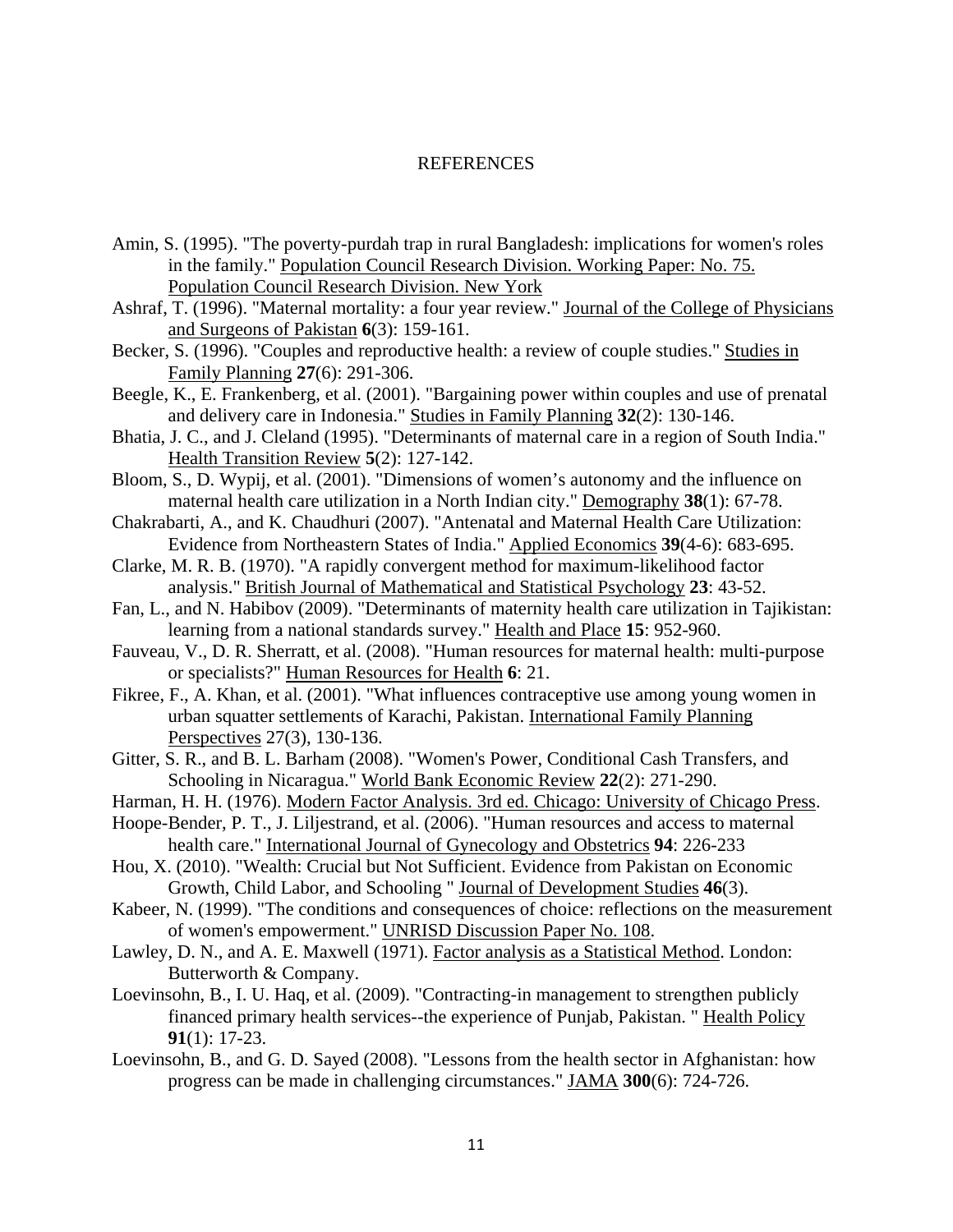- Matsumura, M., and B. Gubhaju (2001). "Women's Status, Household Structure and the Utilization of Maternal Health Services in Nepal." *Asia-Pacific Population Journal* **16**: 23-44.
- McCarthy, J., and D. Maine (1992). "A framework for analyzing the determinants of maternal mortality. " Studies in Family Planning **23**(1): 23-33.
- Mullany, B., S. Becker, et al. (2007). "The impact of including husbands in antenatal health education services on maternal health practices in urban Nepal: results from a randomized controlled trial." Health Education Research **22**(2): 166-176.
- Mumtaz, Z., and S. Salway (2005). "'I never go anywhere': extricating the links between women's mobility and uptake of reproductive health services in Pakistan. " Social Science & Medicine **60**(7): 1767-1779.
- Mumtaz, Z., and S. Salway (2009). "Understanding gendered influences on women's reproductive health in Pakistan: Moving beyond the autonomy paradigm." Social Science & Medicine **68**(7): 1349-1356.
- Mumtaz, Z., S. Salway, et al. (2003). "Gender-based barriers to primary health care provision in Pakistan: understanding the experiences of female providers." Health Policy and Planning **18**: 261-269.
- Rana, R. (1992). "Induced abortion and its complications: a common problem in Pakistan." Pakistan Journal of Obstetrics and Gynaecology **5**(1): 53-59.
- Rizvi, N., and S. Nishtar (2008). "Pakistan's health policy: Appropriateness and relevance to women's health needs." Health Policy **88**(2-3): 269-281.
- Sathar, Z., and S. Kazi (1997). "Women's autonomy, livelihood and fertility: A study of rural Punjab." Islamabad: Pakistan Institute of Development Economics.
- Schultz, T. (1990). "Testing the Neoclassical of Family Labor and Fertility." Journal of Human Resources **25:** 599-634.
- Sultan, M., J. Cleland, et al. (2002). "Assessment of a new approach to family planning services in rural Pakistan." American Journal of Public Health **92**(7): 1168-1172.
- Thomas, D. (1990). "Intra-household allocation: an inferential approach." Journal of Human Resources **25:** 635-664.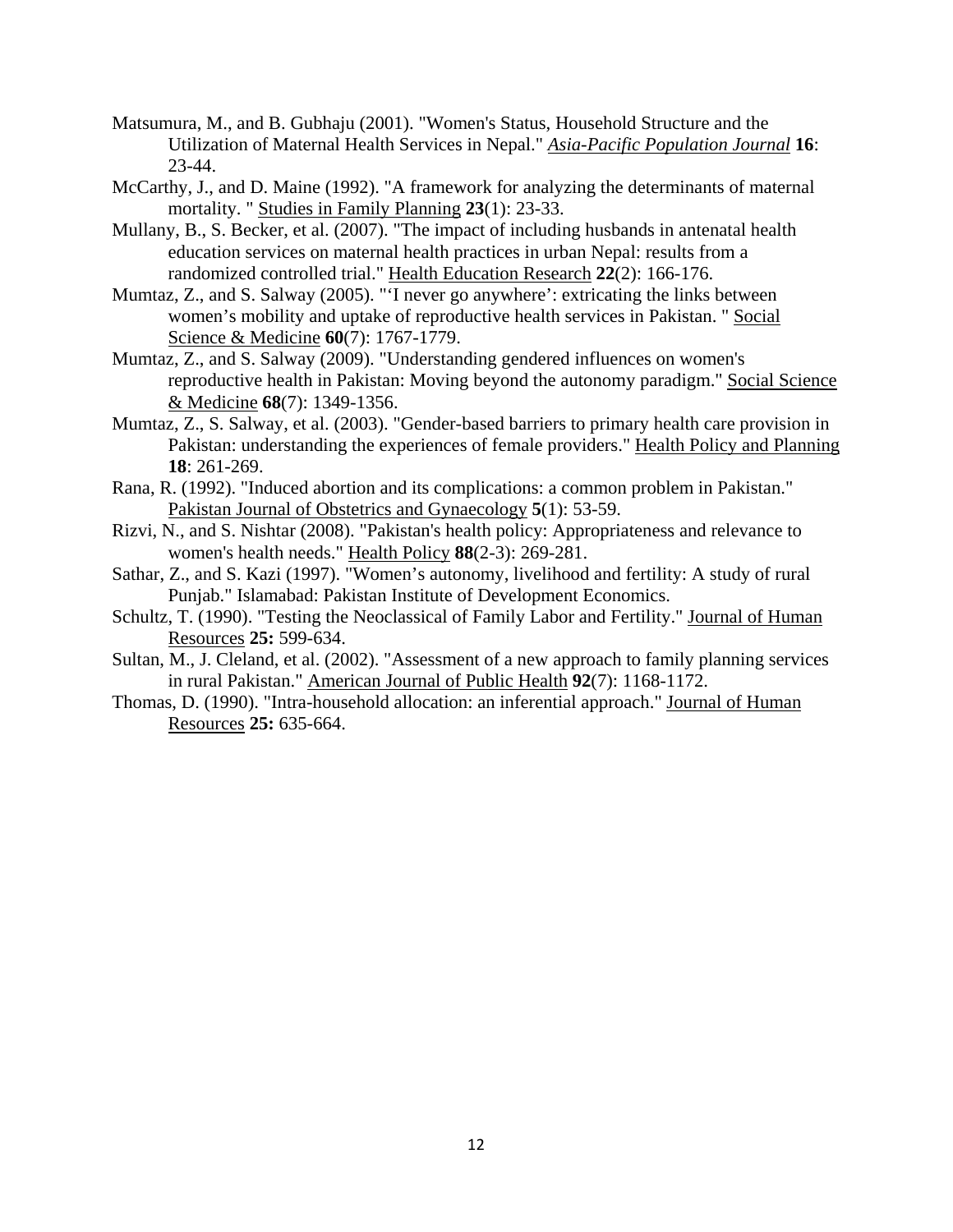Figure 1. Women's Reproductive Health Services Uptake and Per Capita Consumption

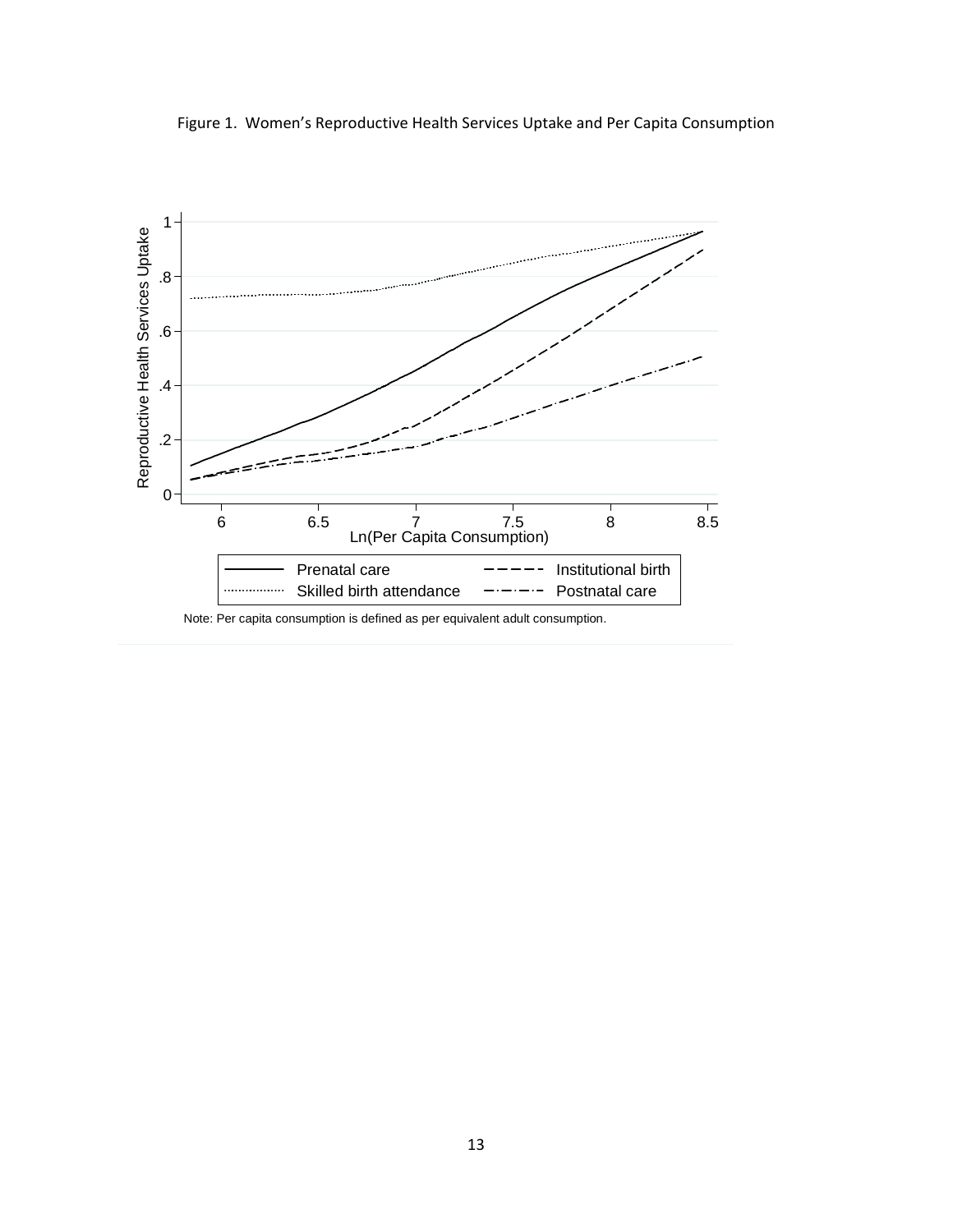Figure2: Women's Decision‐Making Power and Per Capita Consumption

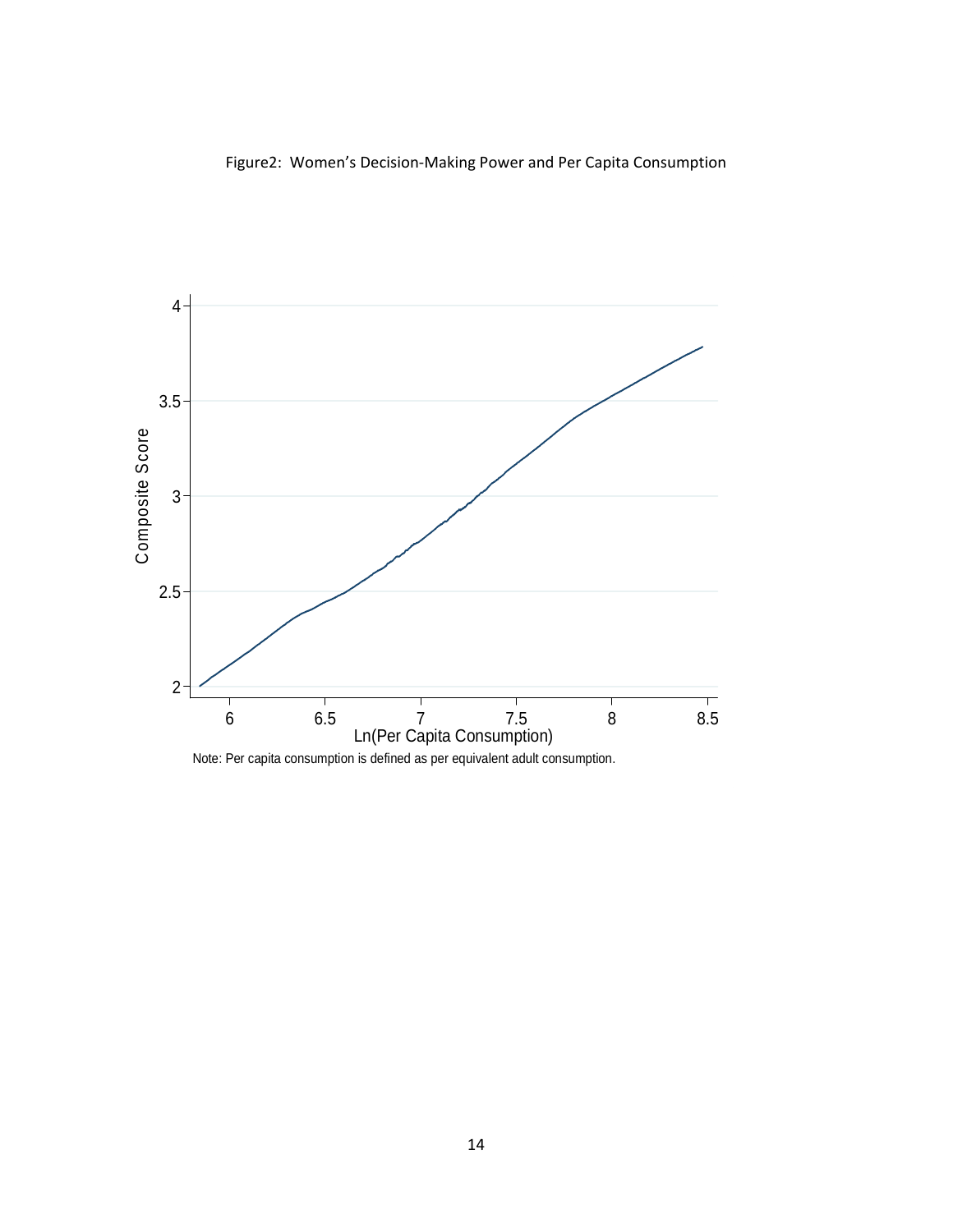| Table 1. Suffillery Statistics for Decision-making |         |             |  |  |  |  |  |
|----------------------------------------------------|---------|-------------|--|--|--|--|--|
|                                                    |         | Household   |  |  |  |  |  |
|                                                    | Woman   | Influential |  |  |  |  |  |
| Indexes                                            |         | Male Member |  |  |  |  |  |
| <b>Women's Personal</b>                            |         |             |  |  |  |  |  |
| development                                        |         |             |  |  |  |  |  |
| Education                                          | 12.93%  | 57.62%      |  |  |  |  |  |
| Employment                                         | 12.35%  | 54.57%      |  |  |  |  |  |
| <b>Family planning</b>                             |         |             |  |  |  |  |  |
| <b>Birth control</b>                               | 70.98%  | 16.83%      |  |  |  |  |  |
| More children                                      | 76.40%  | 16.72%      |  |  |  |  |  |
| Consumption expenditure                            |         |             |  |  |  |  |  |
| Food expenditure                                   | 27.99%  | 38.15%      |  |  |  |  |  |
| Clothing expenditure                               | 34.78%  | 32.55%      |  |  |  |  |  |
| Medical expenditure                                | 26.04%  | 31.01%      |  |  |  |  |  |
| Recreation expenditure                             | 22.88%  | 33.98%      |  |  |  |  |  |
| Composite score [mean(sd)]                         | 2.88(2) | 3.03(2.6)   |  |  |  |  |  |

Table 1. Summary Statistics for Decision‐making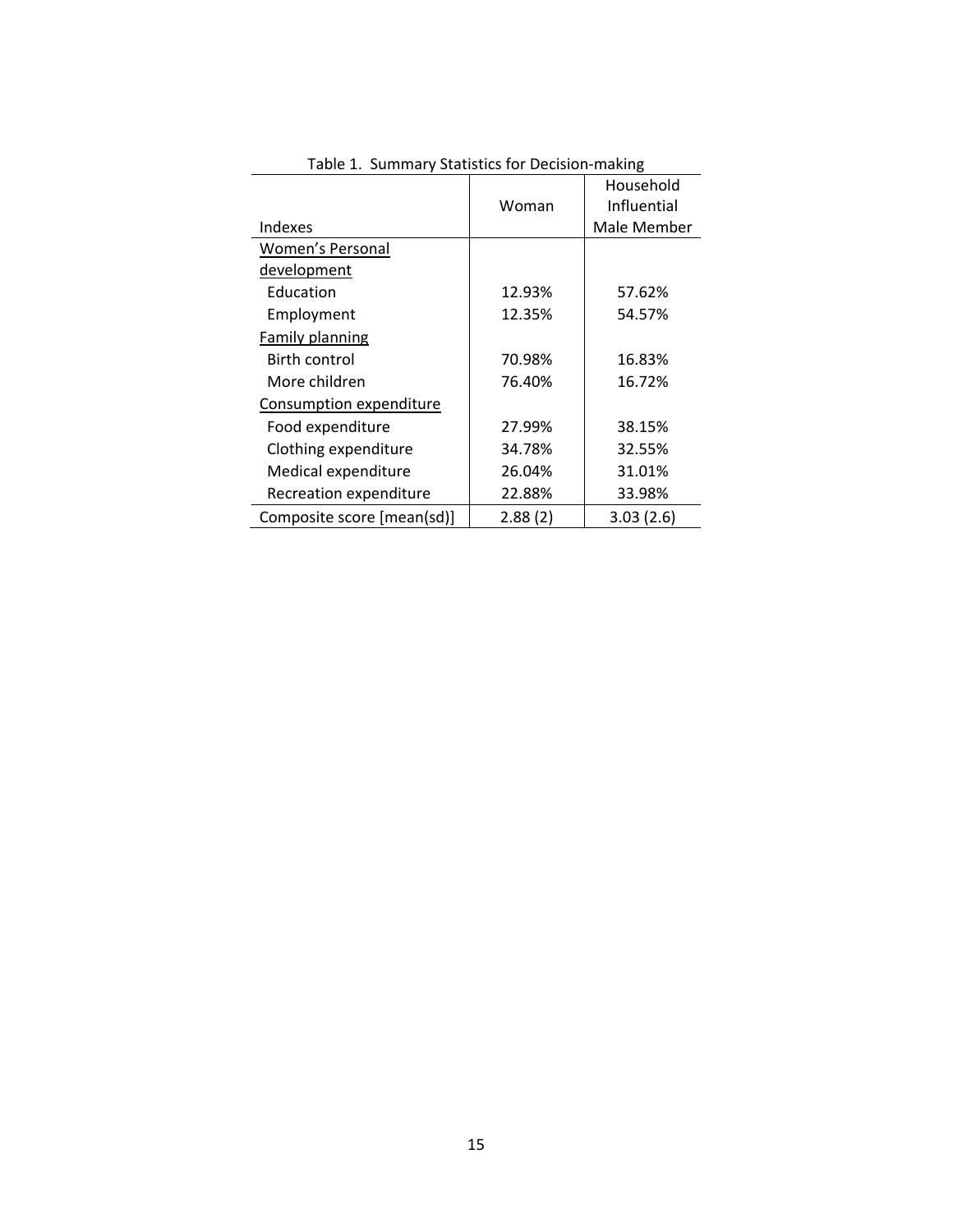| Variables                                           | Mean (sd)        |
|-----------------------------------------------------|------------------|
| Outcome variables                                   |                  |
| Prenatal care (%)                                   | 50.31%           |
| Institutional birth (%)                             | 31.15%           |
| Skilled birth attendance (%)                        | 79.67%           |
| Postnatal care (%)                                  | 21.44%           |
| <b>Explanatory variables</b>                        |                  |
| First time giving birth (%)                         | 18.74%           |
| Age of mother at delivery                           | 27.92 (6.4)      |
| Age                                                 | 28.85 (6.5)      |
| Mother has experienced death of a child (%)         | 23.17%           |
| Education                                           |                  |
| Never attended school or Less than Class 1 (%)      | 71.13%           |
| Class 1-5 (%)                                       | 10.88%           |
| Class 6-8 (%)                                       | 4.55%            |
| Class 9-10 (%)                                      | 7.26%            |
| Class 11 & beyond (%)                               | 6.18%            |
| Employed (%)                                        | 19.53%           |
| Head female (%)                                     | 4.80%            |
| Head's education                                    |                  |
| Head never attended school or Less than Class 1 (%) | 49.02%           |
| Head Class 1-5 (%)                                  | 16.81%           |
| Head Class 6-8 (%)                                  | 9.48%            |
| Head Class 9-10 (%)                                 | 12.75%           |
| Head Class 11 & beyond (%)                          | 11.95%           |
| Head employed (%)                                   | 83.07%           |
| Household size                                      | 9.43(5.1)        |
| Consumption per adult equivalent (P.E.A)            | 1407.94 (1083.4) |
| District prenatal care utilization rate             | .48(.2)          |
| Rural (%)                                           | 65.21%           |
| Province                                            |                  |
| Punjab (%)                                          | 36.21%           |
| Sindh (%)                                           | 25.98%           |
| N.W.F.P. (%)                                        | 23.91%           |
| Balochistan (%)                                     | 13.89%           |

Table 2. Summary Statistics of Other Control Variables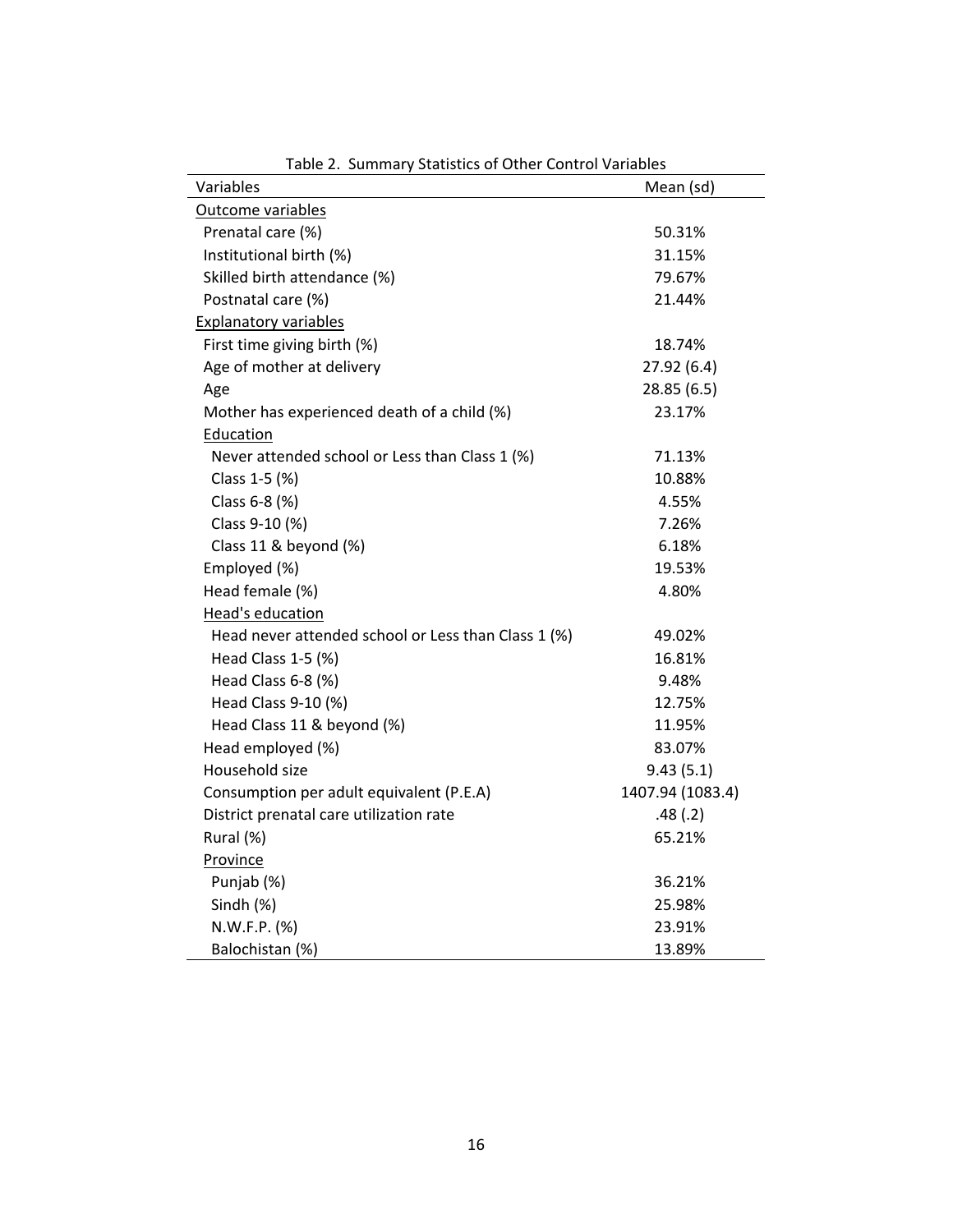|                                         | <b>OLS</b> | composite acor<br>Logit |               |              |           |  |  |
|-----------------------------------------|------------|-------------------------|---------------|--------------|-----------|--|--|
|                                         | Decision-  |                         |               |              |           |  |  |
|                                         | making     | Prenatal                | Institutional | Postnatal    |           |  |  |
|                                         | power      | care                    | birth         | attendance   | care      |  |  |
|                                         | (1)        | (2)                     | (3)           | (4)          | (5)       |  |  |
| Class 1-5                               | $0.26***$  | $1.66***$               | $1.55***$     | $2.02***$    | $1.78***$ |  |  |
|                                         | [3.1]      | [4.6]                   | $[4.0]$       | [4.1]        | [4.9]     |  |  |
| Class 6-8                               | $0.36***$  | $2.44***$               | $1.53***$     | 1.31         | $1.51***$ |  |  |
|                                         | $[3.0]$    | [5.6]                   | $[2.9]$       | [1.2]        | [2.6]     |  |  |
| Class 9-10                              | $0.78***$  | $3.94***$               | $2.06***$     | $1.76***$    | $2.37***$ |  |  |
|                                         | $[6.8]$    | [8.2]                   | $[5.5]$       | $[2.8]$      | [6.2]     |  |  |
| Class 11 & beyond                       | $0.77***$  | $8.21***$               | $3.94***$     | $2.67***$    | $2.42***$ |  |  |
|                                         | [6.1]      | [8.3]                   | [8.4]         | [3.7]        | [5.8]     |  |  |
| Employed                                | $0.18**$   | $0.84*$                 | $0.79**$      | 1.11         | 1.08      |  |  |
|                                         | $[2.4]$    | $[1.8]$                 | $[2.3]$       | $[0.8]$      | [0.6]     |  |  |
| Age                                     | 0.005      |                         |               |              |           |  |  |
|                                         | [1.2]      |                         |               |              |           |  |  |
| Head female                             | $1.01***$  | 1.2                     | 1.28          | 1.19         | 1.13      |  |  |
|                                         | [6.5]      | $[1.0]$                 | $[1.3]$       | [0.7]        | [0.6]     |  |  |
| Household size                          | $-0.003$   | 0.99                    | 1.01          | $\mathbf{1}$ | $1.07***$ |  |  |
|                                         | $[0.5]$    | $[1.6]$                 | $[1.3]$       | $[0.0]$      | [6.6]     |  |  |
| Ln(P.E.A. consumption)                  | 0.05       | $2.08***$               | $2.46***$     | $1.27**$     | $1.77***$ |  |  |
|                                         | [0.6]      | $[7.4]$                 | [8.8]         | $[2.1]$      | $[5.6]$   |  |  |
| Rural                                   | $-0.24***$ | $0.65***$               | $0.62***$     | $0.68***$    | $0.73***$ |  |  |
| [3.8]                                   |            | [5.3]                   | [6.0]         | [3.7]        | [3.3]     |  |  |
| Women's decision-making power           |            | $1.10***$               | 1.01          | $1.07**$     | $1.04*$   |  |  |
| (Composite score)                       |            | [4.5]                   | $[0.5]$       | [2.5]        | [1.7]     |  |  |
| First time giving birth                 |            | $1.83***$               | $2.09***$     | $1.69***$    | $1.46***$ |  |  |
|                                         |            | [6.4]                   | $[7.8]$       | [4.5]        | [3.8]     |  |  |
| Age at birth delivery                   |            | 1                       | 1             | $0.99**$     | 0.99      |  |  |
|                                         |            | $[0.4]$                 | $[0.7]$       | $[2.0]$      | $[1.3]$   |  |  |
| Mother has experienced death of a child | 0.97       | 1.04                    | $1.23**$      | 1.03         |           |  |  |
|                                         | $[0.4]$    | [0.4]                   | $[2.1]$       | $[0.3]$      |           |  |  |
| District prenatal care utilization rate | 22.16***   | 4.07***                 | $5.57***$     | $7.53***$    |           |  |  |
|                                         |            | [13.4]                  | [6.2]         | $[6.0]$      | [7.6]     |  |  |
| Observations                            | 5061       | 5061                    | 4986          | 5052         | 5061      |  |  |
| R-squared                               | 0.3        |                         |               |              |           |  |  |

Table 3 Determinants of Women's Decision‐making Power and Reproductive Health Services Uptake— Composite Score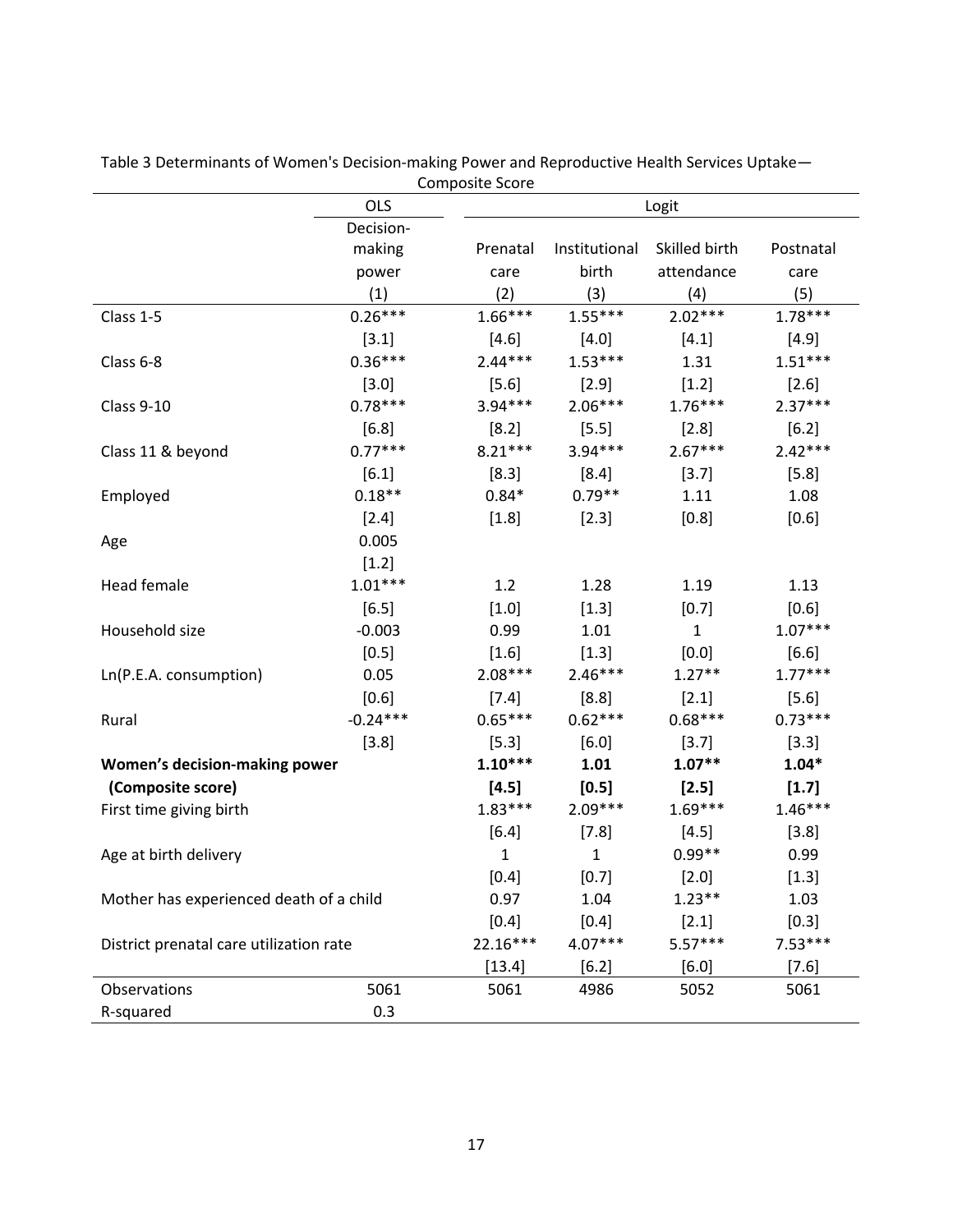|                                                                | <b>OLS</b> |              |             |             | Logit     |               |               |           |  |
|----------------------------------------------------------------|------------|--------------|-------------|-------------|-----------|---------------|---------------|-----------|--|
|                                                                |            | Medical &    |             | Food &      |           |               |               |           |  |
|                                                                | Family     | Recreational | Personal    | Clothing    | Prenatal  | Institutional | Skilled birth | Postnatal |  |
|                                                                | planning   | expenditure  | development | expenditure | care      | birth         | attendance    | care      |  |
|                                                                | factor     | factor       | factor      | factor      |           |               |               |           |  |
|                                                                | (1)        | (2)          | (3)         | (4)         | (5)       | (6)           | (7)           | (8)       |  |
| Class 1-5                                                      | 0.06       | $\pmb{0}$    | 0           | $0.20***$   | $1.66***$ | $1.56***$     | $2.02***$     | $1.77***$ |  |
|                                                                | $[1.4]$    | $[0.1]$      | $[0.1]$     | [4.2]       | [4.7]     | $[4.1]$       | $[4.1]$       | [4.9]     |  |
| Class 6-8                                                      | $0.11**$   | $-0.11*$     | 0.12        | $0.29***$   | $2.45***$ | $1.55***$     | 1.28          | $1.49**$  |  |
|                                                                | $[2.2]$    | $[1.8]$      | $[1.6]$     | $[4.1]$     | $[5.6]$   | $[2.9]$       | $[1.1]$       | [2.5]     |  |
| <b>Class 9-10</b>                                              | $0.13***$  | 0.04         | $0.25***$   | $0.34***$   | 3.99***   | $2.08***$     | $1.73***$     | $2.36***$ |  |
|                                                                | $[2.9]$    | [0.6]        | $[3.4]$     | $[5.6]$     | [8.3]     | $[5.6]$       | $[2.7]$       | $[6.1]$   |  |
| Class 11 & beyond                                              | $0.27***$  | $-0.02$      | $0.38***$   | $0.20***$   | $8.14***$ | 3.92***       | $2.54***$     | $2.39***$ |  |
|                                                                | $[6.0]$    | $[0.3]$      | $[4.5]$     | $[2.9]$     | $[8.2]$   | $[8.4]$       | $[3.5]$       | $[5.7]$   |  |
| Employed                                                       | 0.04       | $-0.06$      | $0.18***$   | $0.06*$     | $0.83*$   | $0.79**$      | 1.08          | 1.08      |  |
|                                                                | $[1.1]$    | $[1.6]$      | $[4.0]$     | [1.7]       | $[1.8]$   | [2.3]         | $[0.6]$       | [0.7]     |  |
| Age                                                            | $-0.001$   | 0.001        | $-0.001$    | 0.003       |           |               |               |           |  |
|                                                                | $[0.4]$    | $[0.5]$      | $[0.3]$     | $[1.3]$     |           |               |               |           |  |
| Head female                                                    | $-0.17**$  | $0.51***$    | $0.18*$     | $0.30***$   | 1.28      | 1.3           | 1.27          | 1.16      |  |
|                                                                | $[2.5]$    | $[5.9]$      | $[1.9]$     | $[4.0]$     | $[1.3]$   | $[1.4]$       | $[1.0]$       | $[0.7]$   |  |
| Household size                                                 | $-0.001$   | $0.01*$      | $-0.01*$    | $-0.001$    | 0.99      | $1.01\,$      | $\mathbf{1}$  | $1.07***$ |  |
|                                                                | $[0.3]$    | $[1.7]$      | $[1.7]$     | $[0.4]$     | $[1.6]$   | $[1.3]$       | $[0.0]$       | $[6.5]$   |  |
| Ln(P.E.A.)                                                     | 0.003      | $-0.05$      | 0.01        | $0.08**$    | $2.08***$ | $2.47***$     | $1.26**$      | $1.77***$ |  |
|                                                                | $[0.1]$    | $[1.4]$      | $[0.2]$     | $[2.0]$     | $[7.4]$   | [8.8]         | $[2.0]$       | $[5.6]$   |  |
| Rural                                                          | $-0.05*$   | 0.005        | $-0.05$     | $-0.18***$  | $0.65***$ | $0.61***$     | $0.69***$     | $0.74***$ |  |
|                                                                | $[1.8]$    | $[0.1]$      | $[1.4]$     | [5.2]       | $[5.3]$   | $[6.0]$       | $[3.5]$       | [3.2]     |  |
| Women's decision-making power                                  |            |              |             |             | $1.15***$ | 1.02          | $1.27***$     | $1.15***$ |  |
| (Predicted factor score on family planning)                    |            |              |             |             | [3.3]     | $[0.4]$       | [4.7]         | $[2.4]$   |  |
| Women's decision-making power                                  |            |              |             |             | 1.07      | 1.01          | 0.96          | 1.05      |  |
| (Predicted factor score on medical & recreational expenditure) |            |              |             |             | $[1.6]$   | $[0.2]$       | $[0.8]$       | $[1.1]$   |  |
| Women's decision-making power                                  |            |              |             |             | $1.08**$  | 1.03          | $1.11**$      | 0.99      |  |
| (Predicted factor score on personal development)               |            |              |             |             | $[2.1]$   | $[0.9]$       | $[2.0]$       | $[0.2]$   |  |
| Women's decision-making power                                  |            |              |             |             | 1.06      | 0.96          | 1.03          | 1.05      |  |
| (Predicted factor score on food & clothing expenditure)        |            |              |             |             | $[1.5]$   | $[1.0]$       | $[0.5]$       | $[1.0]$   |  |
| First time giving birth                                        |            |              |             |             | $1.83***$ | $2.09***$     | $1.70***$     | $1.47***$ |  |
|                                                                |            |              |             |             | $[6.4]$   | $[7.8]$       | $[4.5]$       | [3.8]     |  |
| Mother has experienced death of child                          |            |              |             | 0.96        | 1.04      | $1.23**$      | 1.03          |           |  |
|                                                                |            |              |             |             | $[0.4]$   | $[0.4]$       | $[2.2]$       | $[0.3]$   |  |
| District prenatal care utilization rate                        |            |              |             | 22.81***    | $4.17***$ | $5.88***$     | $7.74***$     |           |  |
|                                                                |            |              |             |             | [13.4]    | [6.2]         | [6.1]         | $[7.6]$   |  |
| Observations                                                   | 5061       | 5061         | 5061        | 5061        | 5061      | 4986          | 5052          | 5061      |  |
| R-squared                                                      | 0.3        | $0.1\,$      | 0           | $0.2\,$     |           |               |               |           |  |

Table 4 Determinants of Women's Decision‐making Power and Reproductive Health Services Uptake‐‐Factor Analysis Scores

Note: 1. Robust t statistics in brackets of columns 1–4, and robust z statistics in brackets of columns 5–8. 2. \* significant at 10%; \*\* significant at 5%; \*\*\* significant at 1%. 3. Default category for education is "Never attended school or less than Class 1". 4. Other variables controlled but not reported include head's education level, employment status, and province fixed effects, age at birth delivery and constant term. 5. "P.E.A. consumption" stands for per equivalent adult consumption.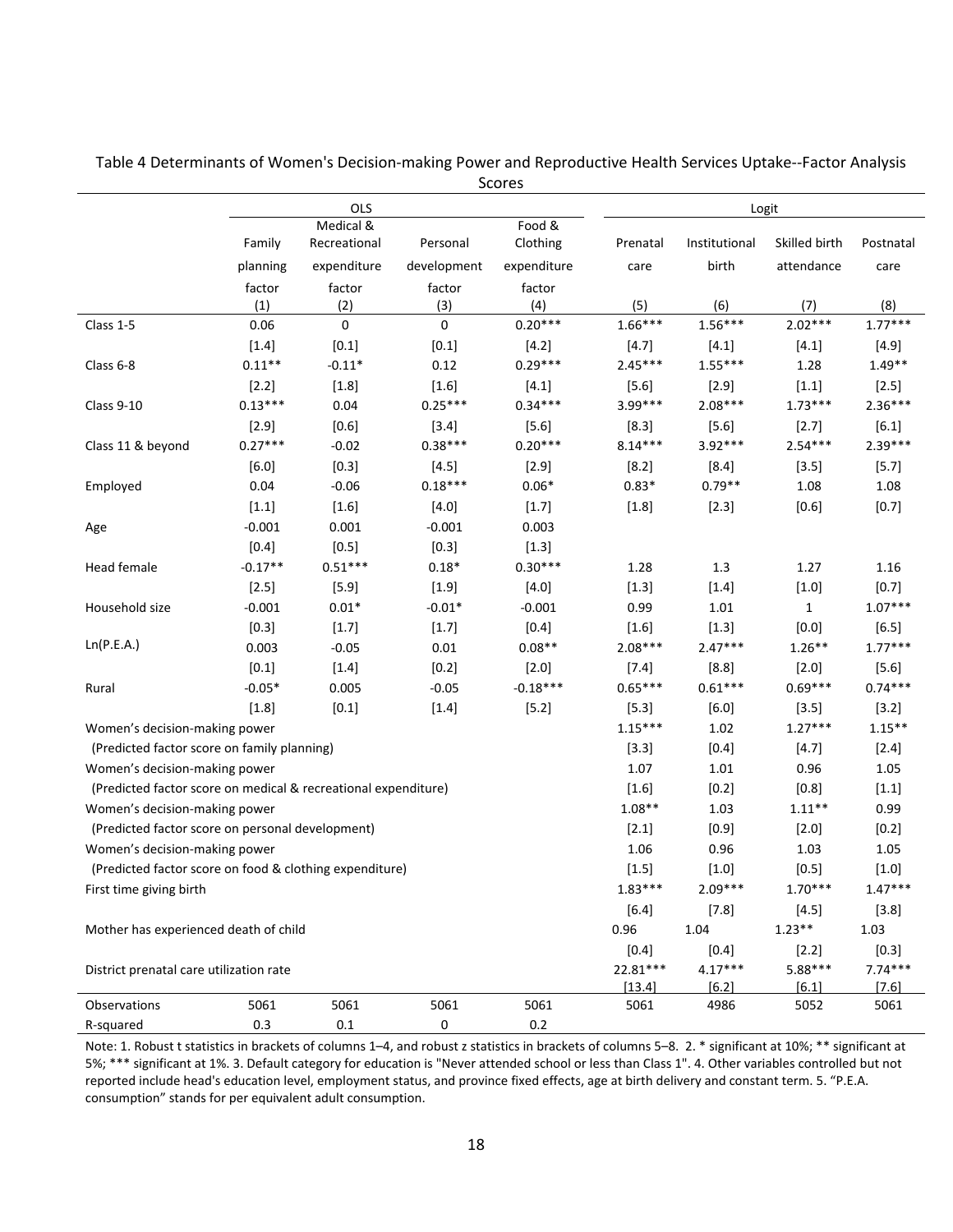|                                               | <b>OLS</b> | Logit     |               |               |           |  |
|-----------------------------------------------|------------|-----------|---------------|---------------|-----------|--|
|                                               | Decision-  |           |               |               |           |  |
|                                               | making     | Prenatal  | Institutional | Skilled birth | Postnatal |  |
|                                               | power      | Care      | birth         | attendance    | care      |  |
|                                               | (1)        | (2)       | (3)           | (4)           | (5)       |  |
| Class 1-5                                     | $-0.45***$ | $1.62***$ | $1.53***$     | $1.95***$     | $1.77***$ |  |
|                                               | [4.2]      | $[4.4]$   | [3.8]         | [3.8]         | [4.8]     |  |
| Class 6-8                                     | $-0.58***$ | $2.28***$ | $1.54***$     | 1.23          | $1.47**$  |  |
|                                               | [4.0]      | $[5.0]$   | [2.8]         | [0.9]         | [2.3]     |  |
| Class 9-10                                    | $-1.04***$ | 3.88***   | $2.15***$     | $1.83***$     | $2.33***$ |  |
|                                               | [8.0]      | [7.9]     | [5.7]         | $[2.8]$       | $[5.9]$   |  |
| Class 11 & beyond                             | $-1.30***$ | $8.20***$ | $3.94***$     | $2.67***$     | $2.35***$ |  |
|                                               | [9.5]      | [8.0]     | [8.3]         | $[3.6]$       | [5.5]     |  |
| Employed                                      | $-0.37***$ | $0.82*$   | $0.77**$      | 1.06          | 1.07      |  |
|                                               | [3.7]      | $[1.9]$   | [2.5]         | $[0.5]$       | [0.6]     |  |
| Age                                           | 0.01       |           |               |               |           |  |
|                                               | [1.1]      |           |               |               |           |  |
| <b>Head female</b>                            | $-2.02***$ | 1.55      | 1.41          | 0.87          | 1.36      |  |
|                                               | [11.6]     | $[1.3]$   | $[1.1]$       | $[0.3]$       | [0.9]     |  |
| Household size                                | $-0.01$    | $0.99*$   | 1             | $\mathbf{1}$  | $1.07***$ |  |
|                                               | $[0.8]$    | [1.7]     | [0.6]         | $[0.4]$       | [6.3]     |  |
| Ln(P.E.A. consumption)                        | 0.08       | $2.04***$ | $2.36***$     | $1.22*$       | $1.73***$ |  |
|                                               | $[0.9]$    | $[7.0]$   | [8.3]         | $[1.7]$       | [5.2]     |  |
| Rural                                         | $0.51***$  | $0.64***$ | $0.62***$     | $0.71***$     | $0.75***$ |  |
|                                               | [6.2]      | $[5.5]$   | $[5.8]$       | [3.2]         | $[2.9]$   |  |
| Influential Male Household Members' decision- |            |           |               |               |           |  |
| making power                                  |            | $0.93***$ | 0.98          | $0.92***$     | $0.92***$ |  |
| (Composite score)                             |            | [4.7]     | $[1.0]$       | $[4.1]$       | [3.9]     |  |
| First time giving birth                       |            | $1.81***$ | $2.08***$     | $1.73***$     | $1.45***$ |  |
|                                               |            | $[6.1]$   | [7.5]         | [4.5]         | [3.6]     |  |
| Age at birth delivery                         |            | 1         | 1.01          | $0.99*$       | 0.99      |  |
|                                               |            | $[0.5]$   | $[0.9]$       | $[1.9]$       | $[1.1]$   |  |
| Mother has experienced death of a child       |            | 0.95      | 1.05          | $1.25***$     | 0.99      |  |
|                                               |            | [0.6]     | [0.5]         | [2.2]         | [0.1]     |  |
| District prenatal care utilization rate       |            | 22.26***  | $4.26***$     | $6.22***$     | $8.04***$ |  |
|                                               |            | [13.1]    | [6.2]         | $[6.2]$       | $[7.6]$   |  |
| Observations                                  | 4881       | 4881      | 4808          | 4874          | 4881      |  |
| R-squared                                     | 0.3        |           |               |               |           |  |

Table 5 Determinants of Influential Male Household Members' Decision‐making Power and Reproductive Health Services Uptake—Composite Score

Note: 1. Robust t statistics in brackets of column 1, and robust z statistics in brackets of columns 2-5. 2. \* significant at 10%; \*\* significant at 5%; \*\*\* significant at 1%. 3. Default category for education is "Never attended school or less than Class 1". 4. Other variables controlled but not reported include household head's education level, employment status, and province fixed effects, and constant term. 5. "P.E.A. consumption" stands for per equivalent adult consumption.